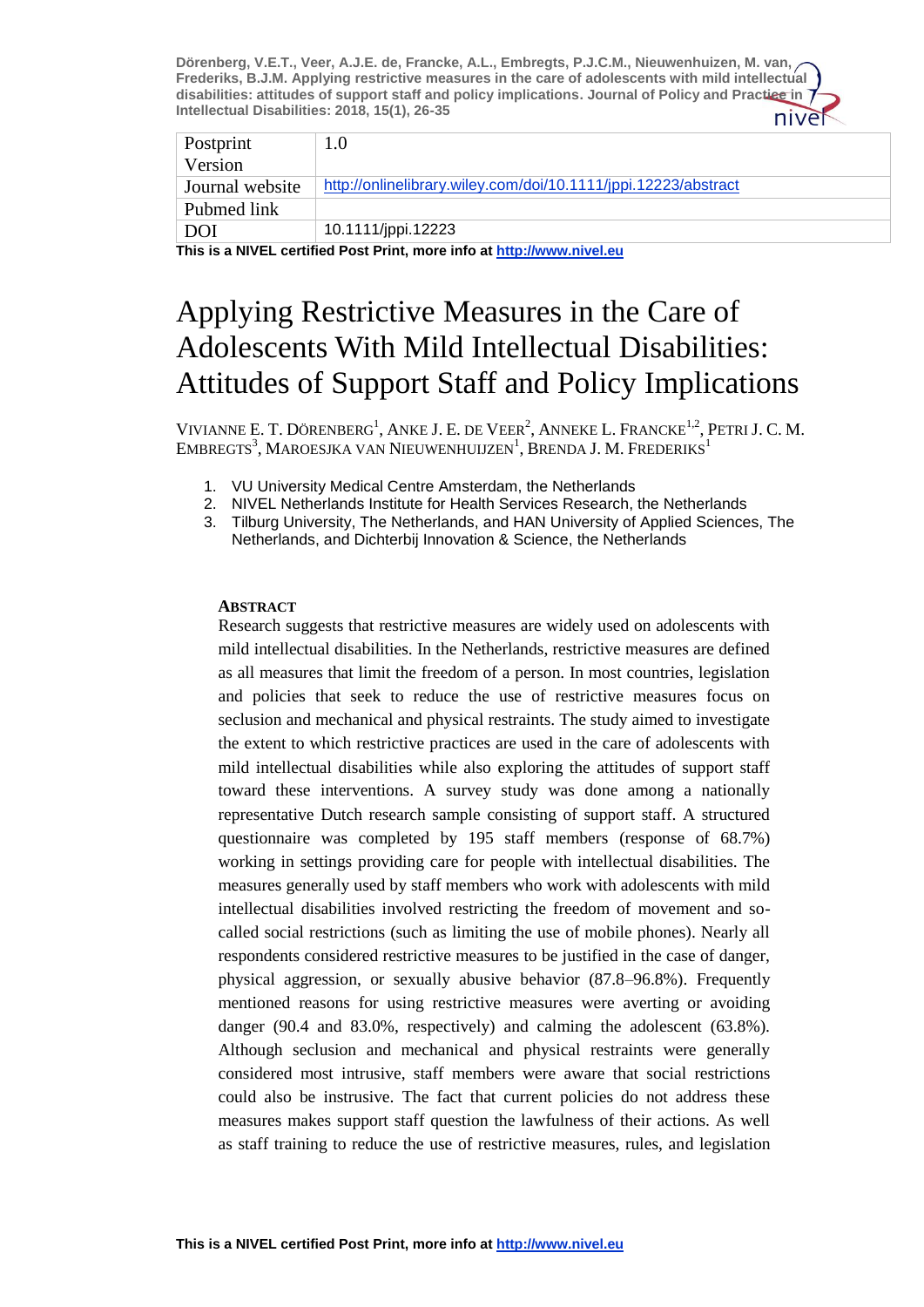are also needed to clarify the options and limits to using such measures in the professional care of adolescents with mild intellectual disabilities.

#### **INTRODUCTION**

In recent years, policymakers in the Netherlands have become increasingly interested in the extent to which restrictive measures are used in the care of adolescents (ages 12–23) with mild intellectual disabilities (ID) and how to reduce such use. Internationally, there is evidence that restraints are widely used to manage challenging behavior in young people with ID (Menon, Baburaj, & Bernard, 2012). In the Netherlands, the general public became aware of the wide use of restrictive measures on adolescents with mild ID in 2011 when the Evangelische Omroep (E.O.), a public broadcasting company, aired a documentary about an 18-year-old patient in a Dutch home for the disabled who spent part of his days tethered to a wall due to the danger he posed to others. The case sparked a national debate and highlighted the need for evidence-based guidance that incorporates clinical, ethical, and legal aspects of the use of restrictive measures in dealing with challenging behavior in adolescents with mild ID in residential care (Frederiks, 2011). So far, however, there has been little attention to this subject in academic research, whether in the Netherlands or abroad.

The Dutch Healthcare Inspectorate defines restrictive measures as "all measures – whether verbal, physical, mechanical or medical – restricting a person's freedom" (Inspectie voor de Gezondheidszorg 2007; 2008). Thus, the Dutch Healthcare Inspectorate employs a broad definition of "restrictive practices" that is far more inclusive than that used in many other jurisdictions. Romijn and Frederiks (2012) made a comparison between a number of countries. In the United Kingdom, for example, the Deprivation of Liberty Safeguards (DoLS) were introduced in 2005 as an amendment to the Mental Capacity Act 2005. The DoLS specify a special procedure when clients who lack the capacity to consent to their care and treatment need to be deprived of their liberty in order to keep them safe from harm. DoLS are used for a wide range of deprivation measures. Two questions have to be answered to determine whether a person is being deprived of their liberty: (1) Is the person subject to continuous supervision and control? and (2) Is the person free to leave? In Australia, each state formulates its own definition of restrictive measures. In the Disability Act (2006) of the State of Victoria, for example, only two forms of restrictive measures are mentioned: chemical and physical restraints. The term "restrictive measures" as used in this article covers a wide range of measures, ranging from house rules and surveillance technologies to measures such as physical or mechanical restraints and seclusion. The application of restrictive measures to people in residential care in general has been an ongoing topic of debate in academia, policy, and practice in many countries (Rickard, Chan, & Merriman, 2013). As in most countries, the debate in the Netherlands initially focused on the use of pressure and coercion (defined as influence by threats and bribes). In recognition of the negative physical and psychological effects of coercion on both clients and staff, there has been a move toward policies aimed at reducing coercive measures. In the United Kingdom, for example, there is a focus on positive behavioural support (PBS) as an intervention model for reducing coercion (Gore et al., 2013). The advantage of PBS is that it combines the technology of behavioral intervention with the values of normalisation, human rights, and self-determination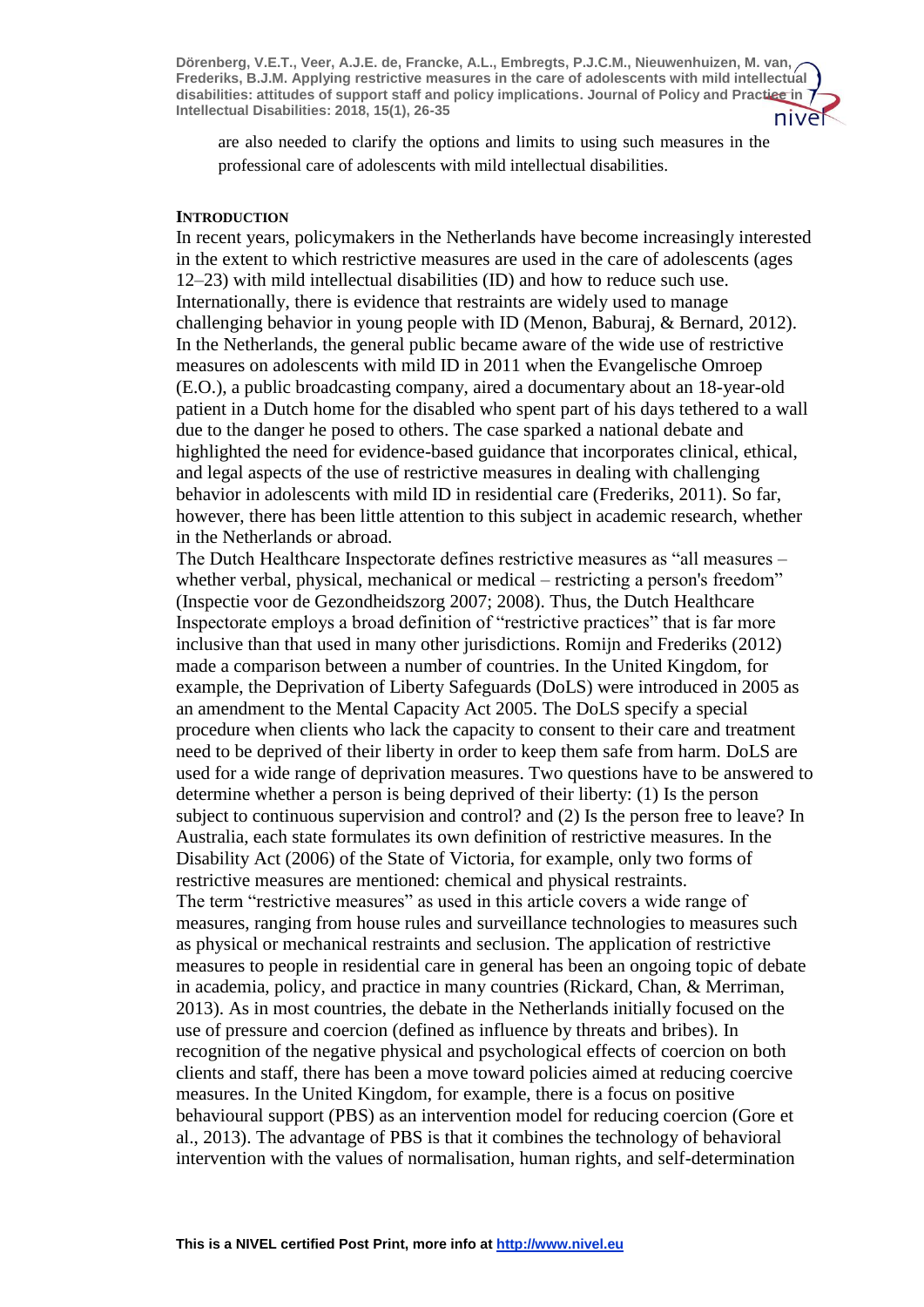to deliver effective person-centred support for people whose behavior challenges (PBS Competence Framework 2015). Thus, PBS results in enhanced well being and greater meaningful and valued participation by the client. Reduction in challenging behavior by the client is an additional gain.

The first policies in the Netherlands aimed at reducing the use of pressure and coercion originated in the field of psychiatry, with the definition of eight criteria for high quality care (Berghmans, Elfahmi, Goldsteen, & Widdershoven, 2001). These criteria related to staff expertise in supporting and working with people undergoing treatment for psychiatric conditions, communication, reflection (thinking about goals and the impact of pressure and coercion), the process of care and adequate preconditions for creating the right conditions for high quality care. The criteria were implemented in 12 Dutch psychiatric institutions and brought about a significant change in organizational culture (Abma, Widdershoven, & Lendemeijer, 2005). Similar criteria were subsequently drawn up for the disability services sector (Abma, Frederiks, van Hooren, Widdershoven, van Wijmen, & Curfs, 2006). They included criteria relating, for example, to the ability of support staff to communicate with clients with ID. By then, the focus had shifted to the use of restrictive measures in a broader sense—encompassing both coercive measures and "restrictive" measures based on informed consent—and the Dutch government set up ongoing programmes to monitor restrictive practices in long-term care. This created a general awareness among staff that restrictive measures should be used only as a last resort when all other means have failed.

Staff nonetheless experience difficulty in reducing the use of restrictive measures. Restrictive measures are still routinely used despite current policies stressing that such measures should only be used as a last resort, a rapidly growing evidence base for methods that let staff reduce the seclusion of people with ID and the use of mechanical or physical restraints (Gaskin, McVilly, & McGillivray, 2013; Luiselli, 2009; Williams, 2010) and the availability of potential alternatives (Dutch Health Care Inspectorate, 2012; McGill, Murphy, & Kelly-Pike, 2009).

The goal of reducing the use of restrictive measures in the care of adolescents with mild ID presents particular problems. Such adolescents are characterized by limitations in their cognitive and social adaptive functioning (Schalock et al., 2010) and have a higher risk of developing serious emotional and behavioral problems (Dekker, Koot, van der Ende, & Verhulst, 2002), as well as antisocial and delinquent behavior (Douma, Dekker, de Ruiter, Tick, & Koot, 2007). It is known from earlier research that certain factors within the social environment of a client, such as negative staff attitudes, contribute to the persistence of behavioral problems in people with a cognitive impairment and can sometimes even trigger them (Embregts, Didden, Huitink, & Schreuder, 2009; Hastings, 1997; Hastings & Remington, 1994). Conversely, clients' behavioral problems also affect the emotional well being and actions of the staff looking after them and may sometimes create feelings of fear, anger, and annoyance among staff (Bromley & Emerson, 1995; Hastings, 1995; Hatton, Brown, Caine, & Emerson, 1995). Staff members who feel threatened by their clients' behavior are considerably less likely to comply fully with verbal or written care agreements (Allen  $&$  Tynan, 2000). They may then revert to measures that restrict their clients' freedom. Various studies (Allen, Lowe, Brophy, & Moore, 2009; Matson & Boisjoli, 2009) have shown that clients with mild ID who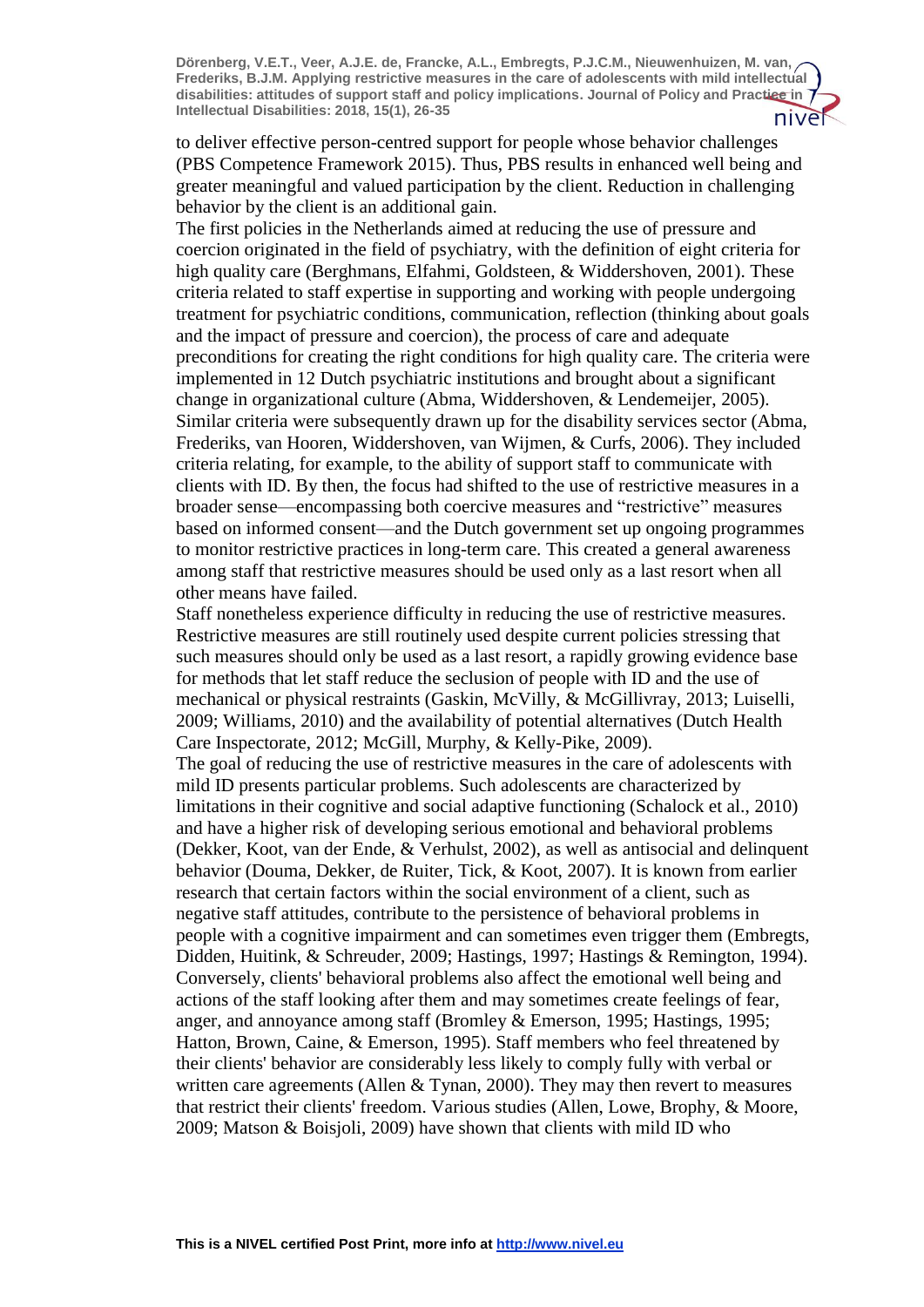demonstrate aggressive and antisocial behavior are more likely to be subjected to restrictive measures than clients who do not behave in this way.

Little is known, however, about the extent of restrictive practices in the care of adolescents with mild ID, or about how staff view the use of restrictive measures with such clients. Earlier research on staff perceptions in the disability services sector was limited to restraint procedures (Cunningham, McDonnell, Easton, & Sturmey, 2003), physical interventions (Fish & Culshaw, 2005; Hawkins, Allen, & Jenkins, 2005), and the restraint and seclusion of adults (Mérineau-Côté & Morin, 2013); this research also focused mainly on clinical aspects of the use of such measures. Policy may benefit from insight into restrictive practices in the care of adolescents with mild ID and staff perceptions on the subject. Understanding how staff view the use of restrictive measures in the care of such clients can help identify issues that need to be addressed.

For years, policymakers in many countries have focused on the use of seclusion and physical and mechanical restraints and on the assessment of danger and risk (Romijn & Frederiks, 2012). In this article, we will discuss whether there are any valid reasons for shifting the focus of policy and legislation in the case of adolescents with mild ID. To answer this question, we conducted a survey among support staff working with people with ID and explored what kinds of measures are generally used in the case of adolescents with mild ID and living in residential care. We also investigated staff views on defining, justifying, using, and reducing the use of restrictive measures in such clients. This survey aimed to gain insight into the use of restrictive measures in the care of adolescents with mild ID by addressing the following questions:

- 1. What restrictive measures do staff members generally use in the care of adolescents with mild ID?
- 2. To what extent does consensus exist among staff that these measures restrict freedom?
- 3. In what situations do staff members consider employing restrictive measures?
- 4. Which goals do staff members see as justifying the use of restrictive measures?
- 5. How do staff members believe the use of restrictive measures can be reduced?

Based on the preliminary results of prior research (Dörenberg, Embregts, van Nieuwenhuijzen, & Frederiks, 2013a; 2013b; the "larger study" mentioned in the subsection "Procedure"), support staff might use a wide range of restrictive measures in the care of adolescents with mild ID and would do so not just to avert danger but also for so-called pedagogical and therapeutic reasons. In the Netherlands, the term "pedagogical" is frequently used in the care of adolescents with mild ID and refers to something support staff would do to support their clients' development. Furthermore, consensus among support staff might be greater in the case of seclusion and mechanical or physical restraints than in case of other measures that can be applied to adolescents with mild ID since Dutch policies and legislation focus on these measures and awareness among support staff might therefore be higher.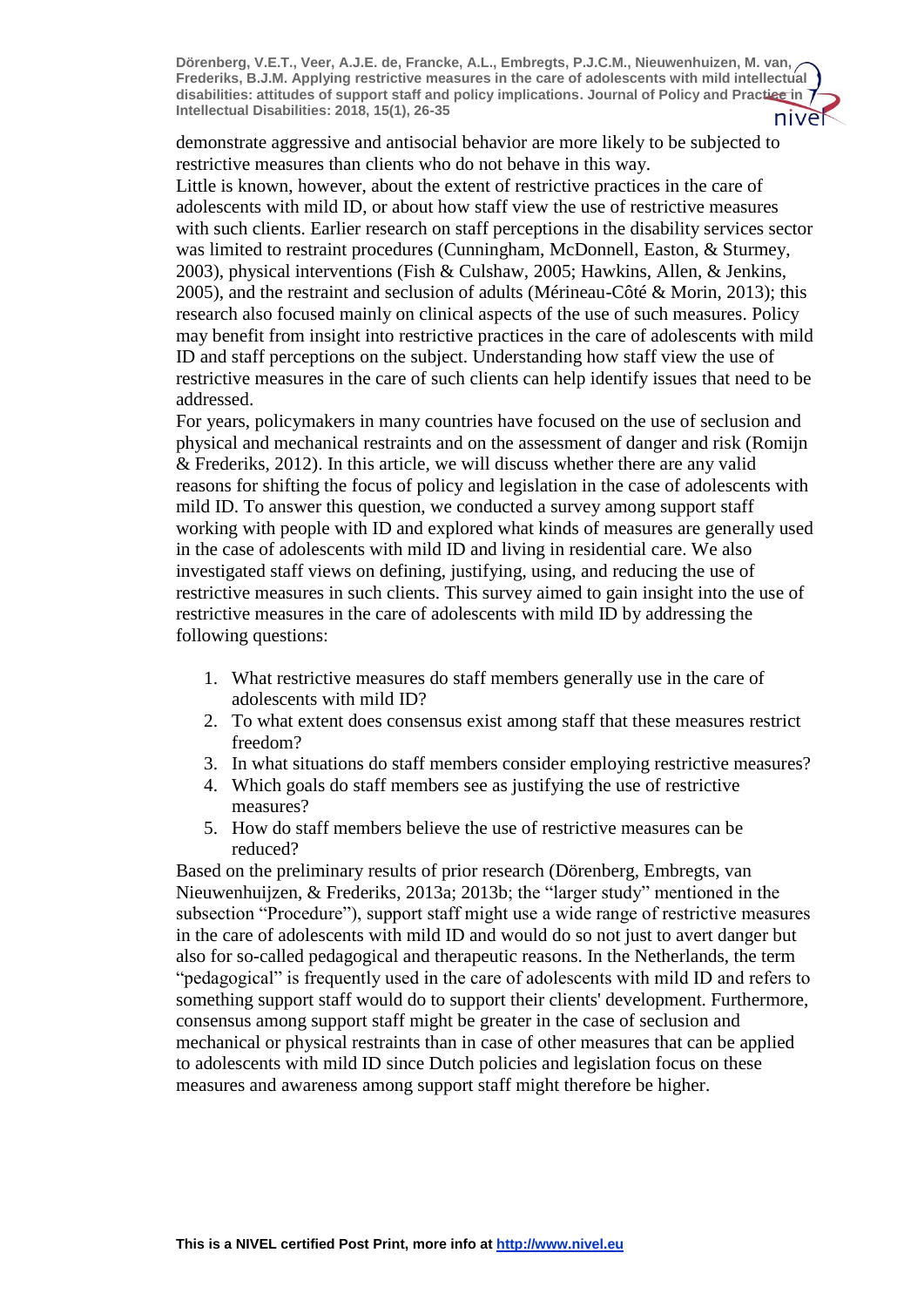## **METHOD**

# **Procedure**

A postal questionnaire was sent to support staff, followed if necessary by two reminders (after two and four weeks). The survey was part of a larger study on the use and reduction of restrictive measures in the care of adolescents with mild ID (Dörenberg et al., 2013a, 2013b). This study was carried out against the background of current and future Dutch regulations on care and coercion. For this reason, the questionnaire had a strong legal emphasis, focusing on aspects such as definitions, and justifications in the use of restrictive measures in the care of adolescents with mild ID.

As the protocol for the questionnaire study did not involve imposing any interventions or actions, Dutch legislation does not require its approval by an ethics committee (under the Medical Research Involving Human Subjects Act; see www.ccmo-online.nl). All respondents received a letter informing them of the aim and goal of the study. Participation in the study was voluntary, while responses were anonymous and nontraceable to individuals.

# **Participants**

The survey sample was a preexisting, nationally representative research sample of support staff in the Netherlands (a subgroup of the Nursing Staff Panel). Members of this panel are recruited via a random sample of the population of Dutch healthcare employees provided by the Dutch Employee Insurance Agency. This agency is responsible for social security payments and registers all employees in the Dutch healthcare sector. Healthcare employees in this random sample were asked to participate in research for various purposes. Staff delivering direct care who agreed to this request were then invited to become members of the panel. This procedure promotes a diverse composition of the panel in terms of age, sex, region, and employer. Participation in the panel is voluntary and anonymous. For this study, social-worker support staff working in the disabilities services sector were asked to complete the questionnaire. The Dutch disabilities services sector covers a range of services for people with ID in large residential institutions, for people with ID living in small-scale community houses and for people with ID living in ordinary homes. Social-worker support staff in this sector have either an associate degree or a bachelor degree.

A total of 284 people were sent a questionnaire which was completed by 195 respondents (response: 68.7%). They worked with clients living in a community house (45.6%), in an inpatient setting (35.9%), in their own home (10.8%), or with their family (9.2%). The majority of the respondents were female (88.2%) and aged over 45 (56.5%). The average age of the respondents was higher than the average age of the total population of staff in organizations caring for people with ID. Although all the respondents worked with people with ID, only one third (33.7%) worked specifically with adolescents with mild ID (IQ 50–70; IQ 70–85 and additional social adjustment problems).

# **Questionnaire**

The construction of the questionnaire to measure the perceptions of social-worker support staff regarding restrictive measures in the care of adolescents with mild ID involved several steps. The questions in the questionnaire were based on an earlier questionnaire that had been shown to be valid and reliable in an earlier survey of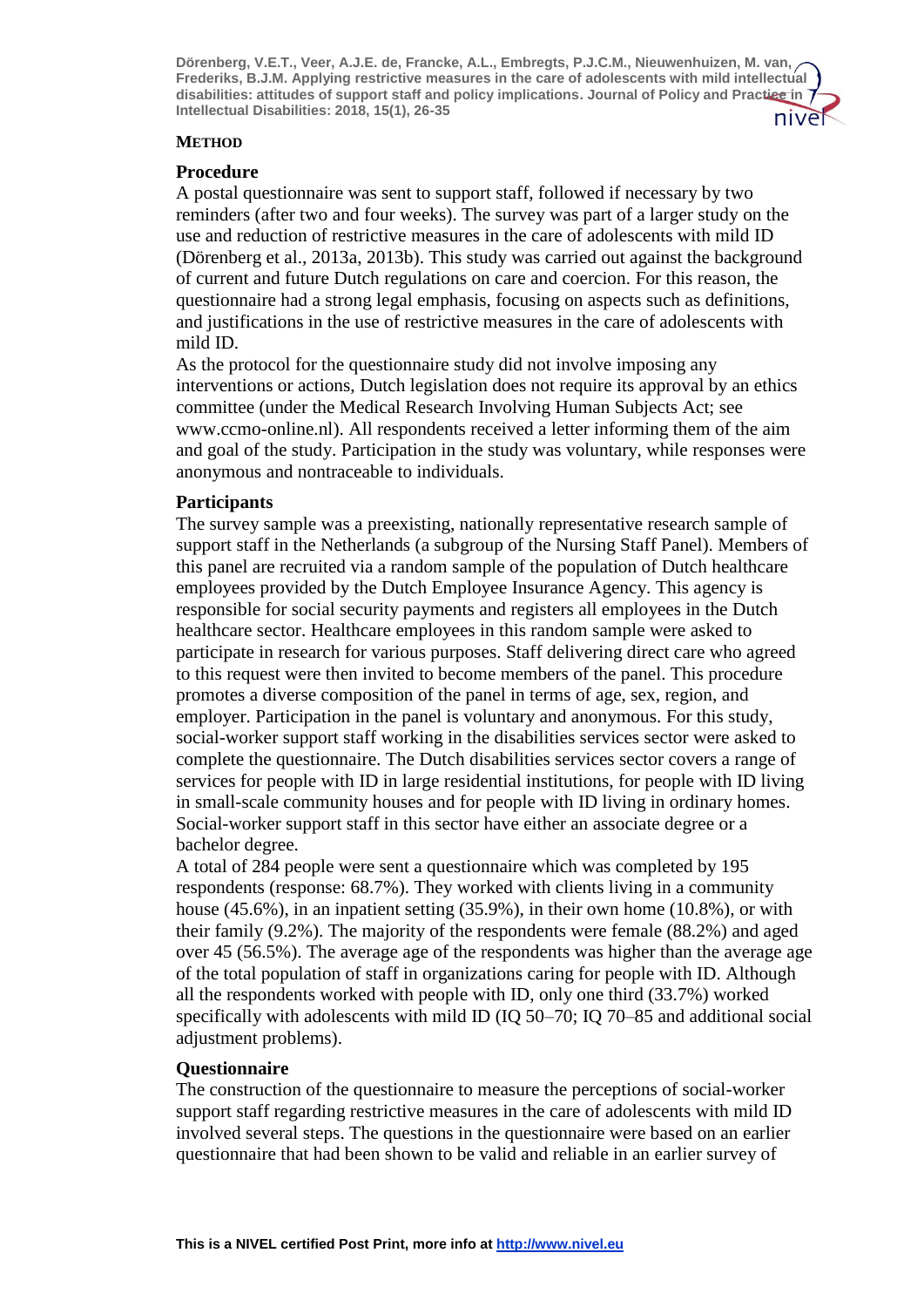physical restraints (de Veer et al., 2009). This earlier questionnaire was derived from the results of a qualitative interview study. The validity of this earlier questionnaire was judged by experts in the field of restraint use and the survey results showed that the questions were easy to answer. Therefore, the questions in this earlier questionnaire were used for the current questionnaire on restrictive measures in the care of adolescents. The list of measures that are considered in the current questionnaire was adapted to make it applicable to adolescents with mild ID. The 45 measures that are mentioned in the current questionnaire were derived from qualitative group interviews (Dörenberg et al., 2013a); six group interviews were held with adolescents with mild ID and nine group interviews with professionals from three care organizations. The interviews were semistructured and focused on the use of restrictive measures in practice. This resulted in the list of 45 measures that could be perceived as restrictive, 24 situations in which restrictive measures could be considered, and 11 justifications. The draft questionnaire was tested for comprehensibility and completeness by four psychologists, two legal experts, three support staff members working in disability care services for adolescents with mild ID, and members of a group of stakeholders (including representatives of three care organizations for people with mild ID, a Dutch knowledge centre on mild ID and a Dutch institute for health services research). The experts were instructed to assess (1) the comprehensiveness of each question, (2) the comprehensiveness and the completeness of response categories, (3) the exhaustiveness of the questionnaire. This resulted in minor modifications to the questionnaire to enhance the comprehensiveness. The validity of the questionnaire was judged as good and there was no need to add new measures, situations, or justifications. The structured questionnaire had closed-ended and open-ended questions and focused on (1) the respondents' background characteristics, (2) perceptions of the restrictiveness and use of measures, (3) beliefs about the justification and necessity of restrictive measures, and (4) perceptions of how certain measures are applied in practice. The current article focuses on the perceptions of the restrictiveness and use of measures, and on the perceived justification and need for restrictive measures. To measure the use of restrictive measures, the respondent was presented with a list of 45 different measures. For each measure, the respondent was asked to indicate whether they applied it (yes/no). The 45 measures were grouped into six main categories: (1) general behavior rules and activities (eight measures, including "prohibition on entering into discussion with staff" and "mandatory times for clients to stay in their bedrooms"), (2) measures on the freedom of movement (14 measures, including "a separation room" and "prohibition on leaving the home"), (3) surveillance measures (five measures, such as "a camera"), (4) measures on social contacts and the use of media (seven measures, such as "controlling the use of the internet and social media"), (5) measures on the use of alcohol and drugs (six measures, such as "a smoking ban" and "urine tests"), and (6) other measures (five measures, such as "secret administration of medication").

The same list of measures was used to assess whether a measure was perceived as restricting someone's freedom. For each measure the respondent was asked whether they thought the measure restricted a person's freedom (yes/no).

To determine the situations in which support staff would consider restrictive measures necessary, 24 brief descriptions were given of a situation (such as "verbal aggression by a client towards a staff member"). For each situation, the respondent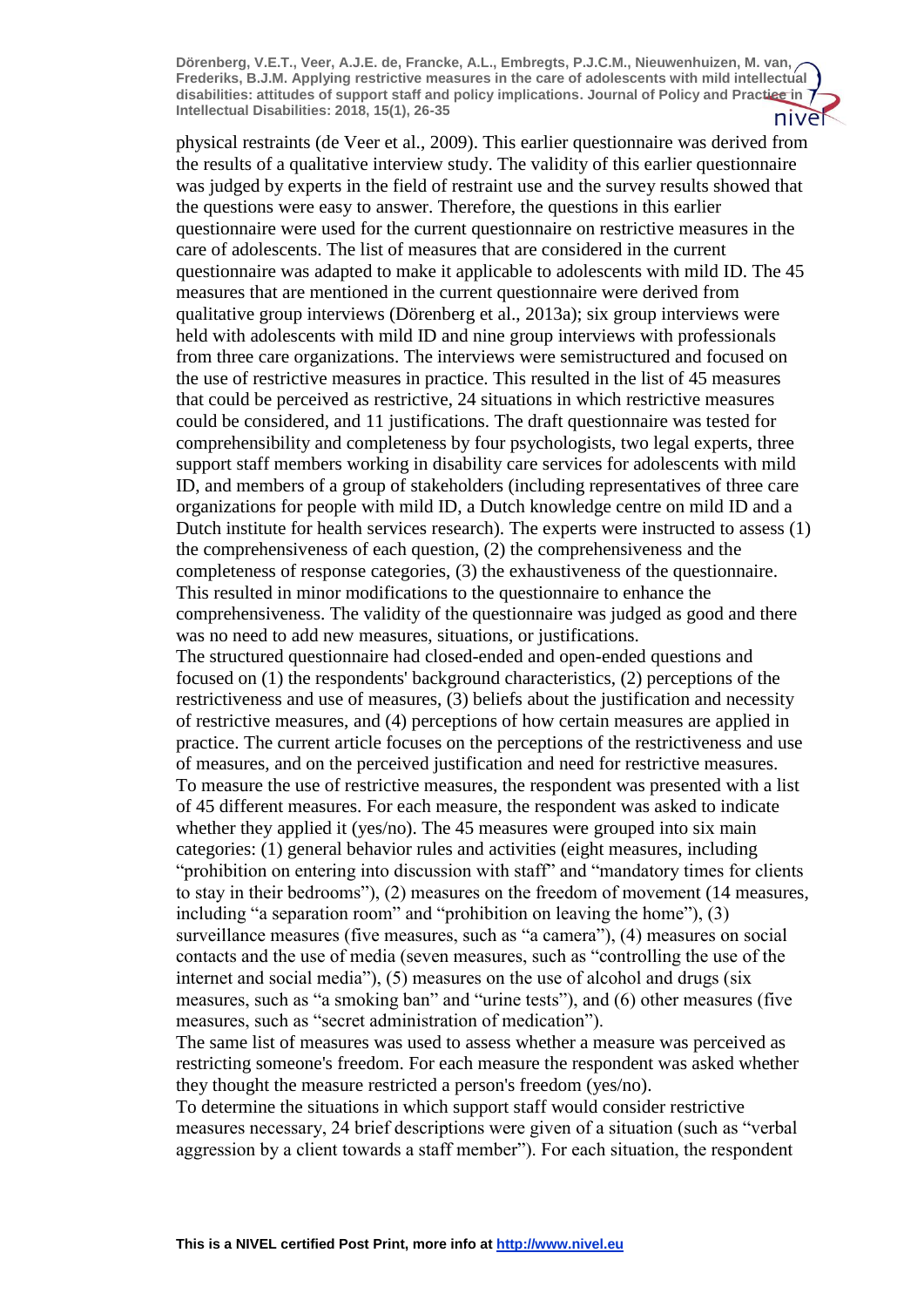had to indicate whether this situation could be a trigger (yes/no) for considering a restrictive measure.

Additionally, a list of 11 possible justifications was presented to assess how staff members sought to justify the use of restrictive measures. These justifications included "to avert danger," "to ensure tranquillity or restore order in the group," and "to support the client." Respondents had to indicate whether they used these justifications when applying a restrictive measure (yes/no).

Finally, the respondents were asked whether they had any views on reducing the use of specific measures (yes/no). If so, they were asked to describe how this could be achieved (open question). The answers were categorized by one of the researchers.

#### **ANALYSIS**

Descriptive statistics were calculated using Stata 12.1. Social-worker support staff in the Netherlands are trained to work with different severities of ID and different age groups. However, the extent of their experience working with adolescents with mild ID might influence their perceptions of restrictive measures. This is particularly likely regarding the actual use of restrictive measures (research question 1). Some measures (such as restricting gaming via the internet) are of particular relevance to adolescents with mild ID. Analyses of the use of the measures were therefore restricted to respondents actually working with adolescents with mild ID. For research questions 2 (Table 1, final column), 3 (Table 2), and 4 (Table 3) the results are reported for all respondents, because in general no statistically significant differences were found between the answers of staff members working with adolescents with mild ID and those working with other groups (chi-squared tests,  $p$ <sup> $<$ </sup>0.01).

#### **[TABLE 1] [TABLE 2][TABLE 3]**

#### **RESULTS**

**Use of Measures and the Perceived Restrictiveness (Research Questions 1 and 2)** Table 1, first column, shows the measures applied by at least 20% of the respondents working with adolescents with mild ID; this was the case for 26 of the 45 measures listed in the questionnaire. Of these 26 measures, six concerned restricting the freedom of movement and six concerned restrictions on social contacts and the use of media ("social restrictions"). Commonly used measures were house and group rules (90.5%) and the presence of staff members in the residence (61.9%). The other measures were mentioned by between 20.6% (physical control techniques such as an armlock) and 46.0% (a ban on the use of soft drugs in or around the residence) of the staff members.

As the second column in Table 1 shows, commonly used measures (house and group rules, and the presence of staff members in the residence) were not generally perceived as restricting freedom. This also applied to reward systems. Of the measures applied by at least 20% of the respondents, consensus on the restriction of freedom was highest for being obliged to stay in your room as a collective measure during the day (67.9%), prohibitions on going outside alone (66.8%), locking the front door during the day (66.8%), physical control techniques such as an armlock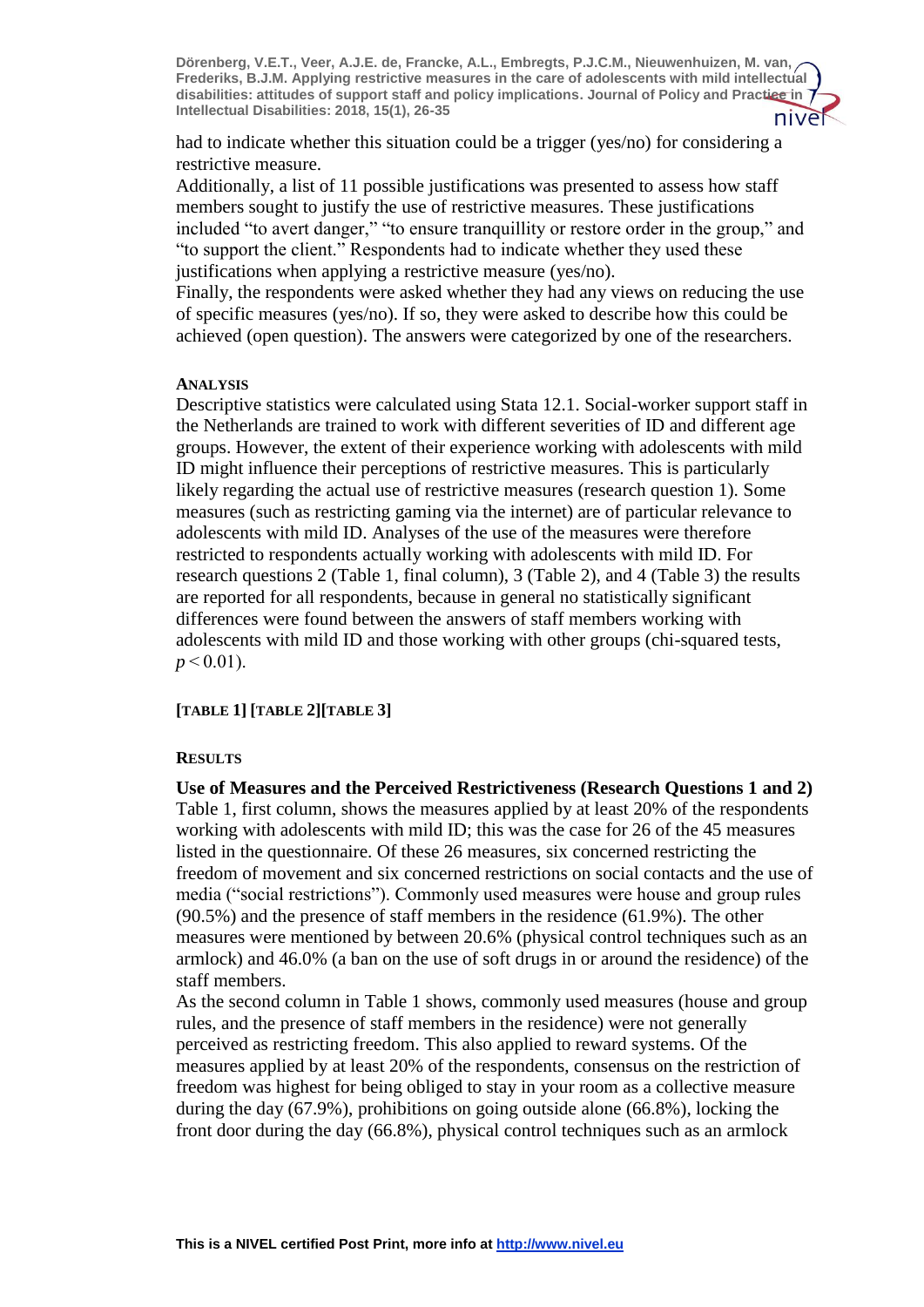(69.4%), checking e-mail (73.6%) and prohibitions on having contact with specific people (72.0%).

As expected, consensus on the restriction of freedom was highest for seclusion and mechanical restraints and related measures. These measures were applied by fewer than 20% of the respondents working with adolescents with mild ID and are therefore not shown in Table 1. For example, using a harness to tether a client to a wall was seen as restricting freedom by 89.1% of the staff members. Closed confinement in a room not specifically designed for this purpose, such as a chill-out room, was also considered a restriction of freedom by 89.1% of the staff members, followed by seclusion in a cell specifically designed for seclusion (88.6%), closed confinement in a room specifically designed for confinement (88.6%), and closed confinement in the adolescent's bedroom (88.1%). Consensus was lower for confinement with an open door, varying from 30.6 to 42.0%. Asked which measures they considered to be the most restrictive of the 45 measures, staff members considered seclusion in a cell (70.6%) and the use of mechanical restraints (59.9%) to be the most restrictive. These results may indicate a relationship between use of the measures and the extent to which these measures were perceived as restricting freedom.

## **Situations Eliciting Restrictive Measures (Research Question 3)**

For a majority (64.9%) of the respondents, the situation was of importance in determining whether a restrictive measure could be applied. Table 2 lists a number of situations that may occur in the residential care of adolescents with mild ID. Staff members indicated which situations would lead them to consider a restrictive measure. Nearly all staff members would consider using a restrictive measure if the safety of the adolescent, fellow residents or personnel was at risk, or if the adolescent was physically aggressive or sexually abusive. In situations involving excessive consumption of substances (alcohol or drugs), 70.9% of staff members would consider a restrictive measure, while experimental use of substances would prompt 23.3% of the staff members to consider a restrictive measure. Failure to comply with personal agreements or personal rules or with house or group rules was seen by 27.5% and 24.3%, respectively, of the staff members as a reason for considering a restrictive measure. For 61.9%, a request by a client for a restrictive measure constituted sufficient reason to consider such a measure. If, however, a client's legal representative or guardian requested a restrictive measure, only 34.9% and 22.8%, respectively, of the staff members saw this as sufficient reason to consider such a measure. If a client was verbally aggressive to other clients or a staff member, 57.7% and 43.4%, respectively, of the staff members saw this as a reason for considering a restrictive measure. Staff members did not see the mere fact that a client started arguing with them as a reason for considering a restrictive measure. Similarly, staff members did not regard staff shortages and lack of time as sufficient reason for considering restrictive measures.

## **Justifications for Restrictive Measures (Research Question 4)**

Table 3 shows that averting danger and avoiding future danger were frequently mentioned as justifications for applying a restrictive measure. The majority (63.8%) of the staff members also said that restrictive measures were applied in order to calm the adolescent. A wish to discipline the client or to restore authority was not generally perceived as valid justification for applying a restrictive measure. By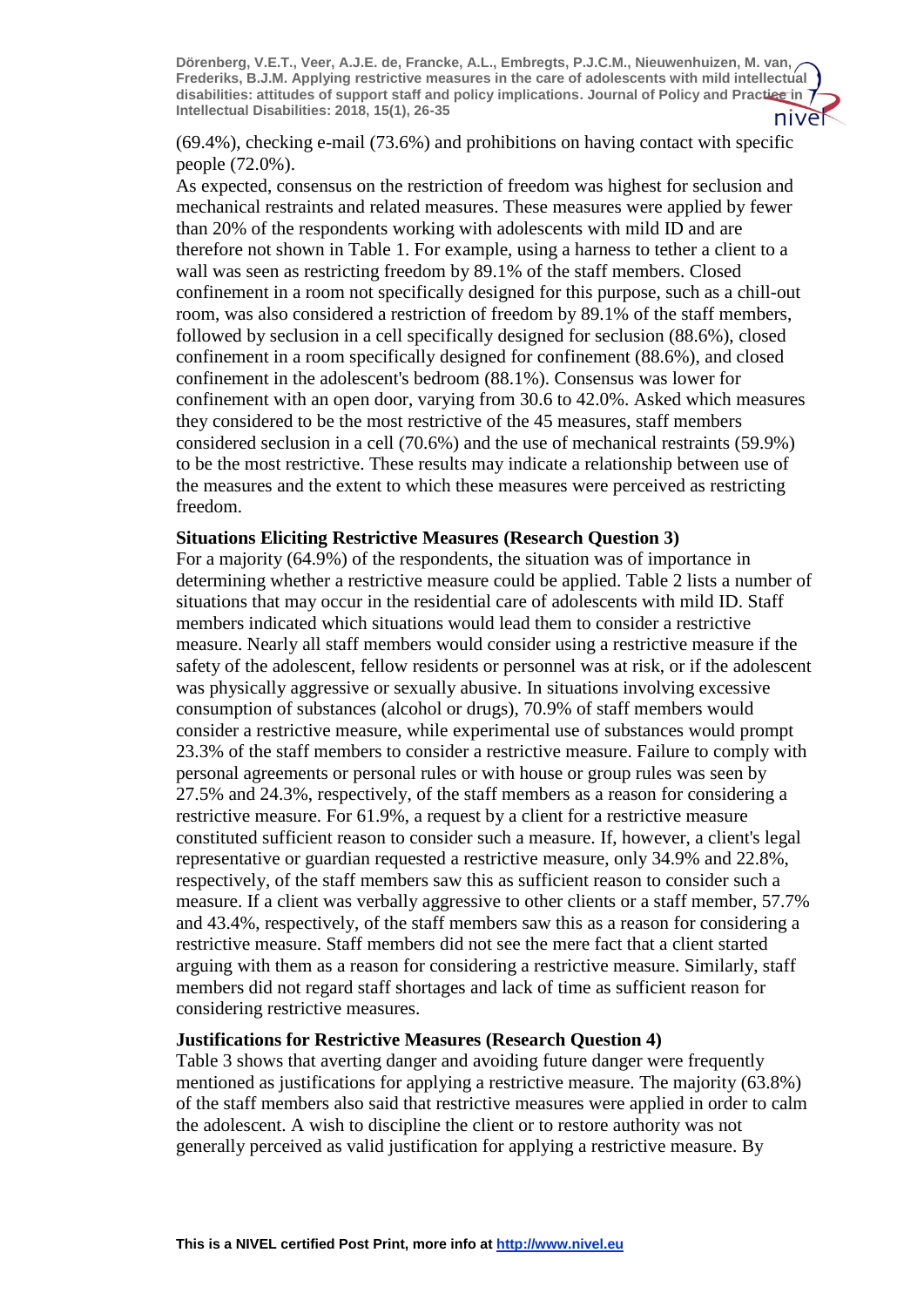contrast, 28.2% stated that the need to restore order within the group justified the use of a restrictive measure.

#### **Views on Reducing the Use of Restrictive Measures (Research Question 5)**

The majority (65%) of staff members had no views on how to reduce the use of restrictive measures. Only 35% had views on this subject, specifically with regard to reducing restrictions on clients' freedom of movement. Apart from seclusion, and mechanical and physical restraints, the measure of "not allowing a client to start arguing with staff" was also frequently mentioned as a restriction that could be used less often or avoided.

In the answers to the open questions on reducing the use of restrictive measures, staff members referred to more personnel (36% of the respondents who answered the question) or smaller group sizes (11%), better qualified personnel (31%), a greater focus on the relationship between the adolescent and the staff member (34%), and anticipating situations (instead of responding in an ad hoc manner) (25%). Also care that takes each individual's needs and wishes into account is expected to reduce the number of restrictive measures (36%). Interestingly, few staff members gave a shortage of staff or lack of time as reasons for applying restrictive measures in practice. Frequently mentioned reasons were wanting to protect clients and to prevent them from endangering others. This suggests that having additional staff and focusing more on the relationships with clients could in many cases prevent the dangerous situations arising that could lead to a client's freedom of movement being restricted.

#### **DISCUSSION**

## **Defining Restrictive Measures**

In many cases, restrictive measures are applied on the basis of informed consent. Informed consent is obtained in accordance with guidelines from the field of medical ethics and the rules and regulations for agreeing to medical treatment. Therefore, explicit informed consent from a client or a client's designated responsible proxy (e.g., parents or a legal guardian) is required prior to applying restrictive measures (except in emergency situations). In the Netherlands, at the age of 12, a child is given the right to decide on medical treatment (*wilsbekwaam ter zake*). At the age of 16, a child becomes legally capacitated (*handelingsbekwaam*) when it comes to medical treatment, although legally still considered a minor. This is no difference in the case of adolescents with mild ID. The starting point is that they consent to their care or support plans and to any proposed medical treatment, including the application of restrictive measures. When care professionals consider them unable to consent to the plan or certain aspects of treatment (*wilsonbekwaam ter zake*), a proxy is allowed to consent. In the Netherlands, the proxy decision-making power for the treatment of adolescents in the ages of 12–18 lies with the parents or a legal guardian. For the treatment of adolescents aged 18 years and above this power lies with a court appointed representative ("mentor" or "curator"), with a representative previously appointed by the client, or with a family member (mostly the parents). However, their consent expires at the moment the adolescent demonstrates opposition. Written informed consent is neither required by law nor needed in practice, although in practice, restrictive measures are usually part of a signed care or support plan. Support staff seemed to be aware that measures based on informed consent, so-called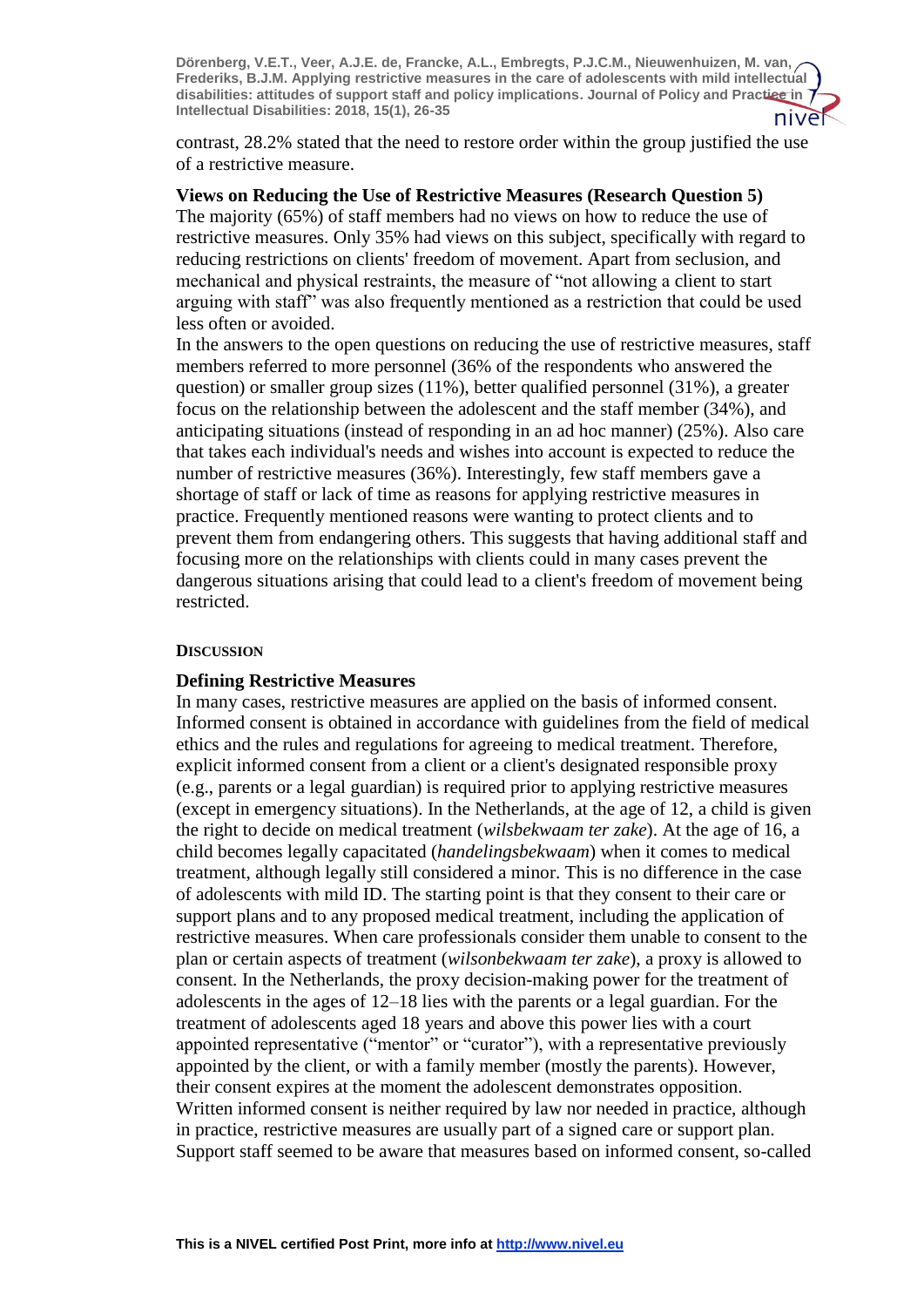voluntary measures, could also restrict freedom, but Dutch law does not consider these measures to be a restriction of freedom (given the client agrees with the measures being applied or previously agreed with the applying of restrictive measures and does not oppose at the time of the measures actually being applied). This means there is no legal obligation to report their use to the Dutch Healthcare Inspectorate, and this in turn results in a lack of supervision. According to the rules and regulations for agreeing to medical treatment, such a measure is regarded as restrictive only if a client demonstrates opposition at the time of its being applied. In the United Kingdom, the definition of "restrictive measures" is much broader. Measures without resistance can also be seen as a deprivation of liberty. This applies in situations in which a person is subject to continuous supervision and control and is not free to leave.

Recognizing the risk when restrictive measures are used without explicit reporting requirements, the Dutch Healthcare Inspectorate urged organizations in the field to develop a national registration system covering the use of restrictive measures and subsequently, in 2016, the government funded a research project for the uniform registration of restrictive measures in the care of people with intellectual disability. The Netherlands is not the only country in which the importance of registration is emphasized (Romijn & Frederiks, 2012). A registration system could also help define restrictive measures since there are many different definitions of such measures circulating within the field, and most of these do not include voluntary restrictive measures. How the term is interpreted seems also to depend on the care context as the survey results showed a lack of agreement in this respect. For example, interventions such as sending clients to their room or forbidding them to go out alone are sometimes seen as part of a child's upbringing and consequently not considered to be restrictive. The same goes for therapeutic interventions such as restricting the use of computers or mobile phones in order to remove negative incentives. These measures are sometimes seen as part of the treatment. More research is needed to determine which factors in the care context influence the extent to which a measure is perceived as restricting freedom.

Although staff seemed to have a broad interpretation of what constituted a restrictive measure, the survey results also showed that they did not have a clear notion of the extent to which measures restricted an adolescent's freedom. Although they generally seemed to interpret the concept broadly, many of them were—as expected—still unclear about measures commonly applied for pedagogical reasons, such as forbidding clients to go out alone, and measures intended to achieve a specific treatment aim, such as limiting and restricting social contacts. The issue of applying measures for pedagogical reasons was explicitly raised (Dörenberg & Frederiks, 2012) during the drafting of the Care and Coercion Bill *(wetsvoorstel Zorg en dwang*), a proposed legal framework for the Netherlands covering the use of restrictive measures in caring for people with intellectual disabilities and people in psychogeriatric care. This issue was also raised in the drafting of the Compulsory Mental Healthcare Bill (*wetsvoorstel Verplichte geestelijke gezondheidszorg*), a proposed legal framework for the Netherlands governing coercion in the case of people undergoing treatment for psychiatric conditions. There are signs that although these bills have made staff more aware of the range and restrictive nature of the measures that they apply in day-to-day practice, the actual meaning of the concept of "restrictive measures" remains unclear. The Care and Coercion Bill simply states that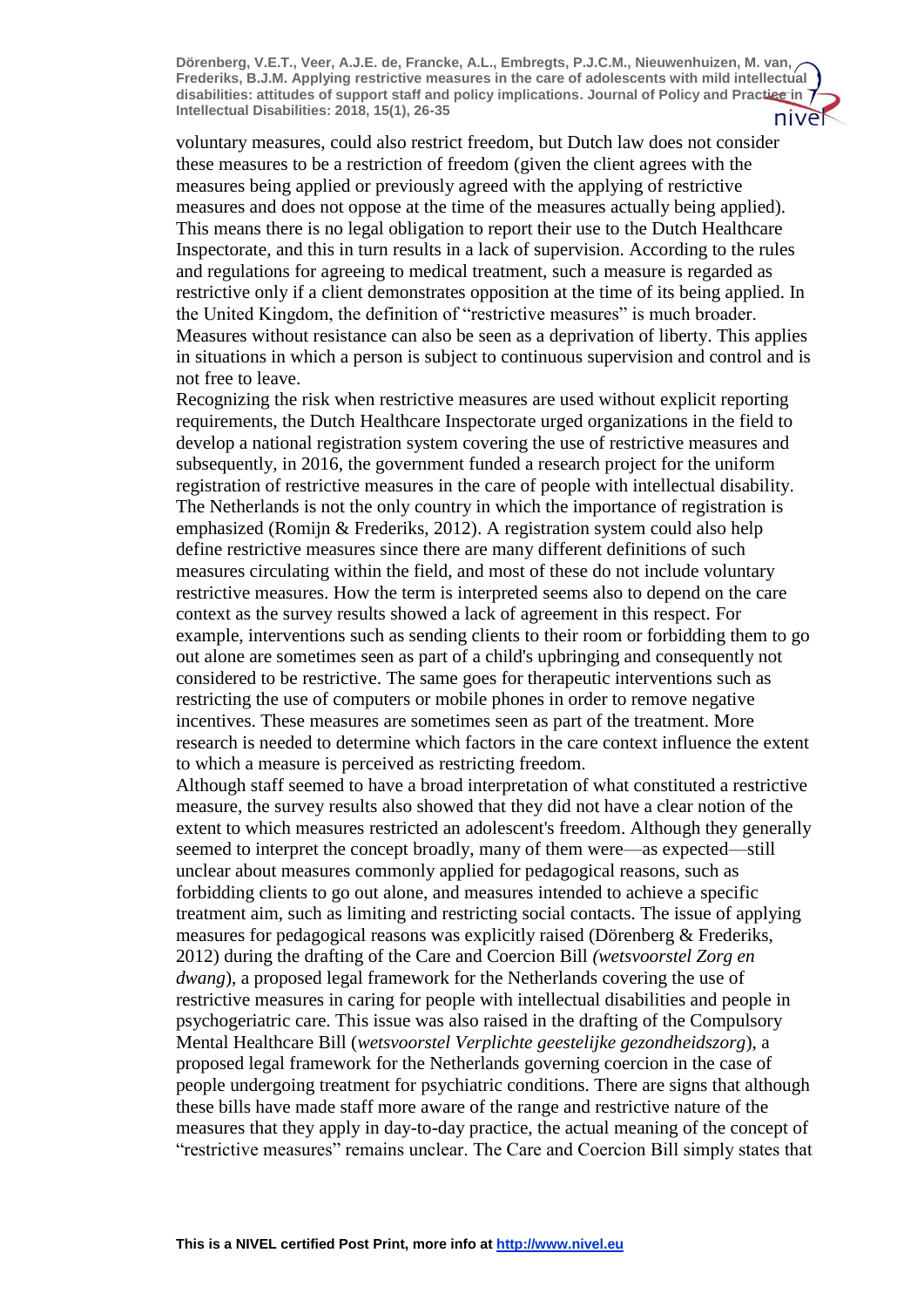so-called pedagogical measures no longer exist, whereas the Compulsory Mental Healthcare Bill sets out an elaborate framework of measures, initially including those used on pedagogical grounds. Practitioners would benefit from a clear definition of restrictive measures, with a broad interpretation of the concept, and from a framework for application that makes it clear whether and, if so, to what extent a measure can be regarded as permitted in specific circumstances.

## **Justifying Restrictive Measures**

Applying a broad definition of "restrictive measures" will shift the focus toward the ways in which measures can be justified. The law states the circumstances in which care professionals are justified in using restrictive measures. A distinction is made in Dutch law between collective measures and individual measures. Collective measures, such as house rules, are justified if they are used as a means of keeping order. Care professionals do not need to obtain individual informed consent before using collective measures. However, house rules should at least be determined in consultation with the clients. In contrast to collective measures, individual measures need the informed consent of the individual client or his/her legal representative. As long as a measure does not constitute a breach of a person's right to liberty under Article 5 of the European Convention on Human Rights and the individual does not resist the measure at any time, informed consent by law constitutes sufficient justification for restricting freedom. In the event of resistance, a measure is justified only if it is applied to a legally incapacitated individual and is necessary to protect their health or to prevent damage to others. These rules also apply to adolescents with mild ID, although in their case the UN Convention on the Rights of Persons with Disabilities and the UN Convention on the Rights of the Child do provide additional protection by stating, for example, that in all actions concerning children the best interests of the child shall be a primary consideration.

Under the Psychiatric Hospitals (Compulsory Admissions) Act (*Wet Bijzondere opnemingen in psychiatrische ziekenhuizen*), special rules on restrictive measures apply if an individual is involuntarily admitted to a psychiatric hospital on the grounds of mental illness or intellectual disability. These rules cover the use of restrictive measures as part of their treatment (involuntary or otherwise), the use of specific restrictive measures in emergency situations for up to seven days and the use of measures restricting their freedom of movement and contact, in addition to house rules.

The survey shows that practitioners often consider using a restrictive measure if safety is threatened. Given this, it is not surprising that many respondents give the wish to avert danger and prevent a dangerous situation from arising as reasons for using restrictive measures. Interestingly, however, 63.8% of the staff members also mentioned calming the client down as one of the aims, whereas most staff members (76.2%) did not actually regard a client's agitation as sufficient cause to consider a restrictive measure. Under the present legislation, the only circumstances in which restrictive measures are regarded as a justified means of managing challenging behavior in a client are aggression toward other people and self-harming/aggression toward themselves. Future legislation in this field currently looks unlikely to result in much change in this respect. The Compulsory Health Care Bill admittedly allows scope to include measures in house rules if these measures are needed to safeguard the pedagogical conditions prevailing within an institution. The Care and Coercion Bill, however, does not provide for this. Lastly, the fact that few staff members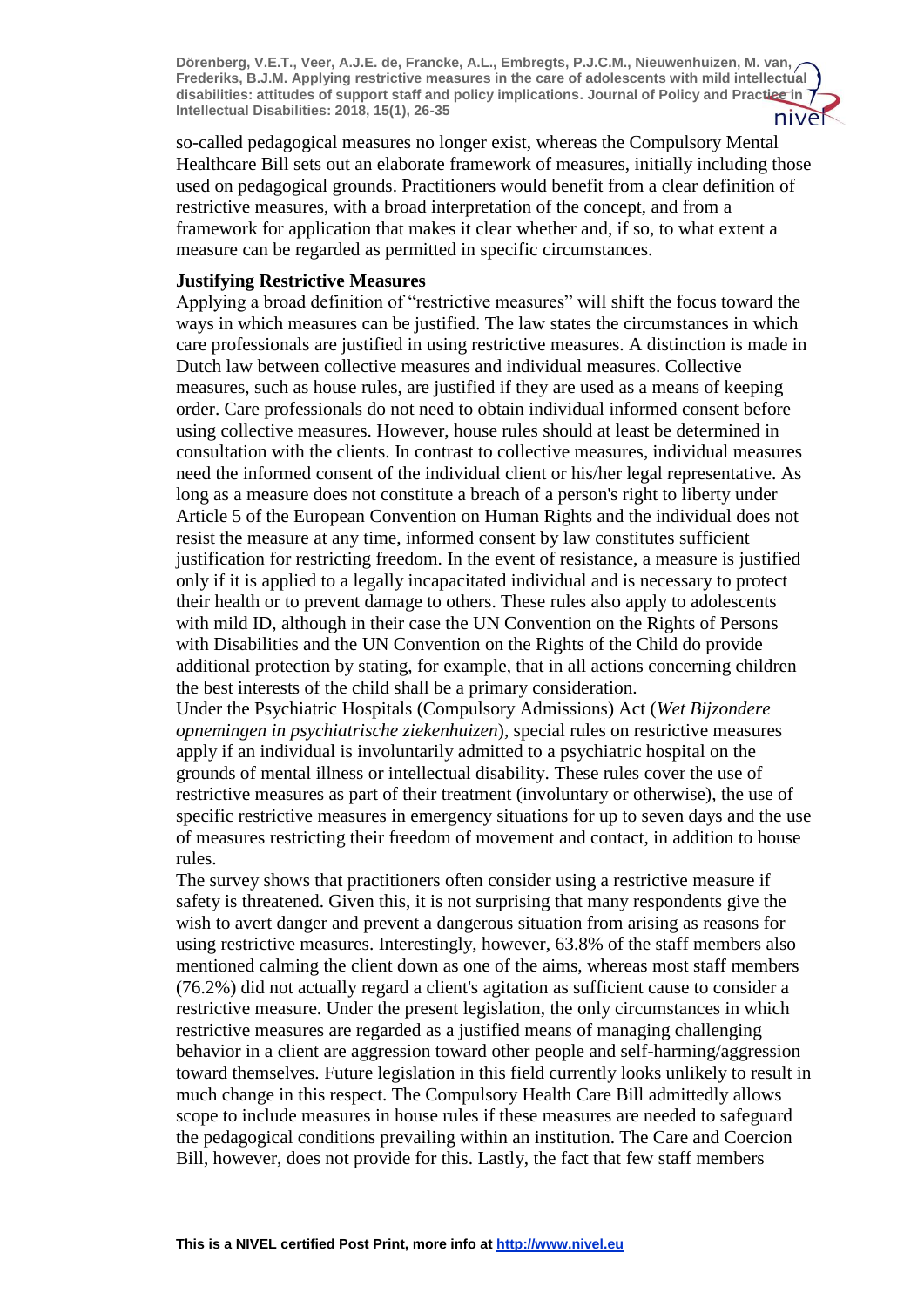would consider restrictive measures for punitive or other disciplinary reasons is remarkable. This may relate, however, to the fact that the types of measures considered by staff members in such circumstances were not always regarded as restricting clients' freedom.

## **Using and Reducing the Use of Restrictive Measures**

The results showed that measures restricting freedom were not just considered as a response to aggression or other behavioral problems. It would seem that some measures used by those caring for adolescents with mild ID were applied in order to calm clients down or otherwise to prevent them from behaving in a way that interferes with treatment (e.g., using alcohol or drugs). These were not the measures that staff members saw as offering potential for reduced use. It is understandable that staff members respond to behavior constituting a risk to an adolescent's development, and this may explain why they had difficulty in conceiving measures applied for pedagogical reasons as being restrictive. About half (55.3%) of all the staff members surveyed regarded pedagogical interventions, such as sending a client to his or her room or setting a client apart from other clients, as restrictive, whereas the other half did not regard such measures as restrictive (24.2%) or had no opinion on the subject (20.5%). The term "restrictive" generally has negative connotations, whereas applying pedagogical measures is usually seen as part of looking after adolescents and helping them to develop. Such measures can nevertheless be equally intrusive, and careful consideration consequently needs to be given before they are applied. Additional research on the relationship between the use of these measures and circumstances that elicit them may further clarify if and how such measures can be reduced.

# **Limitations of the Survey**

A possible limitation of this study is that young staff members were under represented in our sample. Young staff members may respond differently because they are closer to the clients in terms of age. Further research could give more insight into how the characteristics and former experiences of a staff member influence their perception of the use of restrictive measures in the care of adolescents with mild ID. Although all the respondents worked in the care of people with intellectual disabilities, not all of them worked with adolescents with mild ID. This may be why some of them may have been less able to empathize with the day-to-day workplace situation and the specific client group. A more detailed analysis of the responses found little difference, however, between the answers given by staff members working with the specific client group and those given by staff members not working with such people. The only clear difference was in the answers to the question about which measures staff members applied in their day-to-day work. These answers showed, not unexpectedly, that respondents working with the specific client group were more likely to apply restrictive measures relating to the use of media and substances than those not working with such clients.

Finally, the participants were healthcare workers and social workers working in either health or social care settings within the disabilities services sector. However, in many countries including the Netherlands (e.g., also USA, Australia, UK), the majority of children  $\langle 2 \rangle$  and adolescents  $\langle 2 \rangle$  with ID are cared for within the special education system where restrictive practices are also regularly employed (Pilling, McGill, & Cooper, 2007; Sperling & Wijnands, 2015; Villani, Parsons,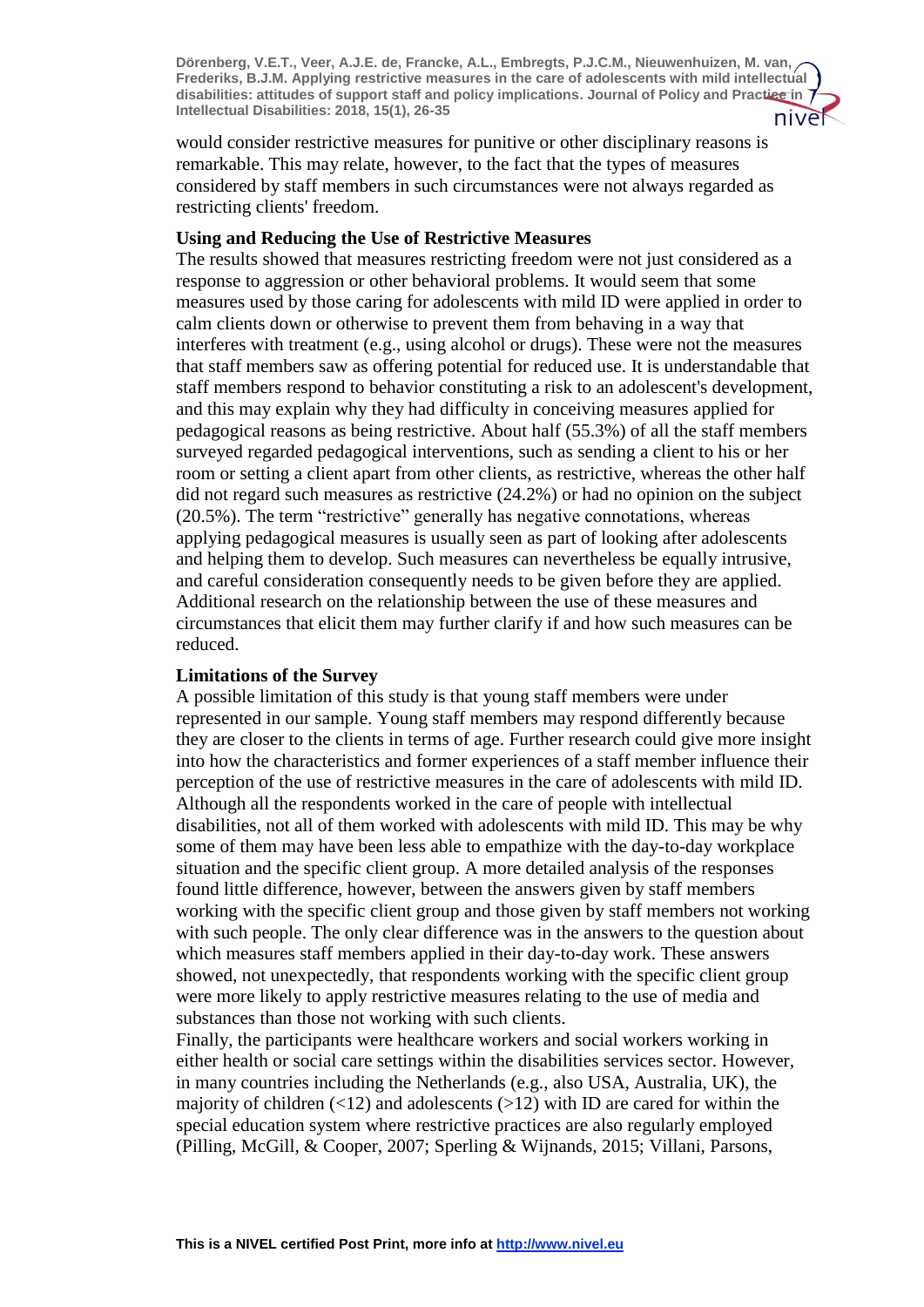Church, & Beetar, 2012). In some cases (e.g., due to severe behavioral problems during (early) adolescence) adolescents with mild ID end up in health or social care settings, in the youth care setting or even in the penal setting, where they are confronted with a wide range of restrictive measures. In the Netherlands, the legal frameworks for using restrictive measures within these settings differ greatly, while the restrictive practices as such may not. Therefore, comparing restrictive practices within the health and social care settings with those within the educational setting, the youth care setting and maybe even the penal setting is an interesting topic for future research.

#### **CONCLUSION**

The perception of what constitutes a restrictive measure plays a key role in raising awareness among staff of the use of restrictive measures and in subsequently reducing the use of such measures. This study found that, in contrast to the provisions in current legislation, staff applied a broad interpretation of what constitutes a restrictive measure. Although measures such as seclusion and mechanical and physical restraints were generally thought to be intrusive for clients, staff members seemed to be aware that social restrictions, too, could be intrusive. The additional comments suggest, however, that staff members struggled with the use—or rather the justified use—of restrictive measures applied on pedagogical grounds, such as restricting the use of computers and mobile phones, and specifically the internet. Current policies do not address the issue of these "pedagogical" measures, and this made staff members question the lawfulness of their actions. This is why these measures in particular need to be addressed in legislation and policy. Moreover, the risk of such measures being applied arbitrarily is higher because staff members were generally less aware of the restrictive nature of these measures. Staff training may be beneficial in reducing the use of restrictive measures, provided it includes efforts to increase staff members' awareness of restrictive measures and the potential effects that such measures may have on clients and staff, as well as the discussion of possible alternatives. In addition, rules and policies are needed to clarify the options and limitations applicable to the use of restrictive measures in the professional care of adolescents with mild ID. After all, the fact that legislation does not make specific provisions for certain restrictive measures does not preclude staff from applying them.

## **Acknowledgments**

The survey was part of a larger study funded by Stichting Innovatie Alliantie (SIA). SIA had no involvement in conducting this study, and nor was it involved in preparing this article.

#### **REFERENCES**

- Abma, T. A., Frederiks, B. J. M., Hooren, R. H., van Widdershoven, G. A. M., van Wijmen, F. C. B., & Curfs, L. M. G. (2006). *Kwaliteitscriteria voor vrijheidsbeperking in de zorg voor mensen met een verstandelijke beperking*. Maastricht, the Netherlands: Maastricht University.
- Abma, T. A.,Widdershoven, G. A. M., & Lendemeijer, B. (Eds.) (2005). *Dwang en drang in de psychiatrie: de kwaliteit van vrijheidsbeperkende maatregelen*. Utrecht, the Netherlands: Lemma.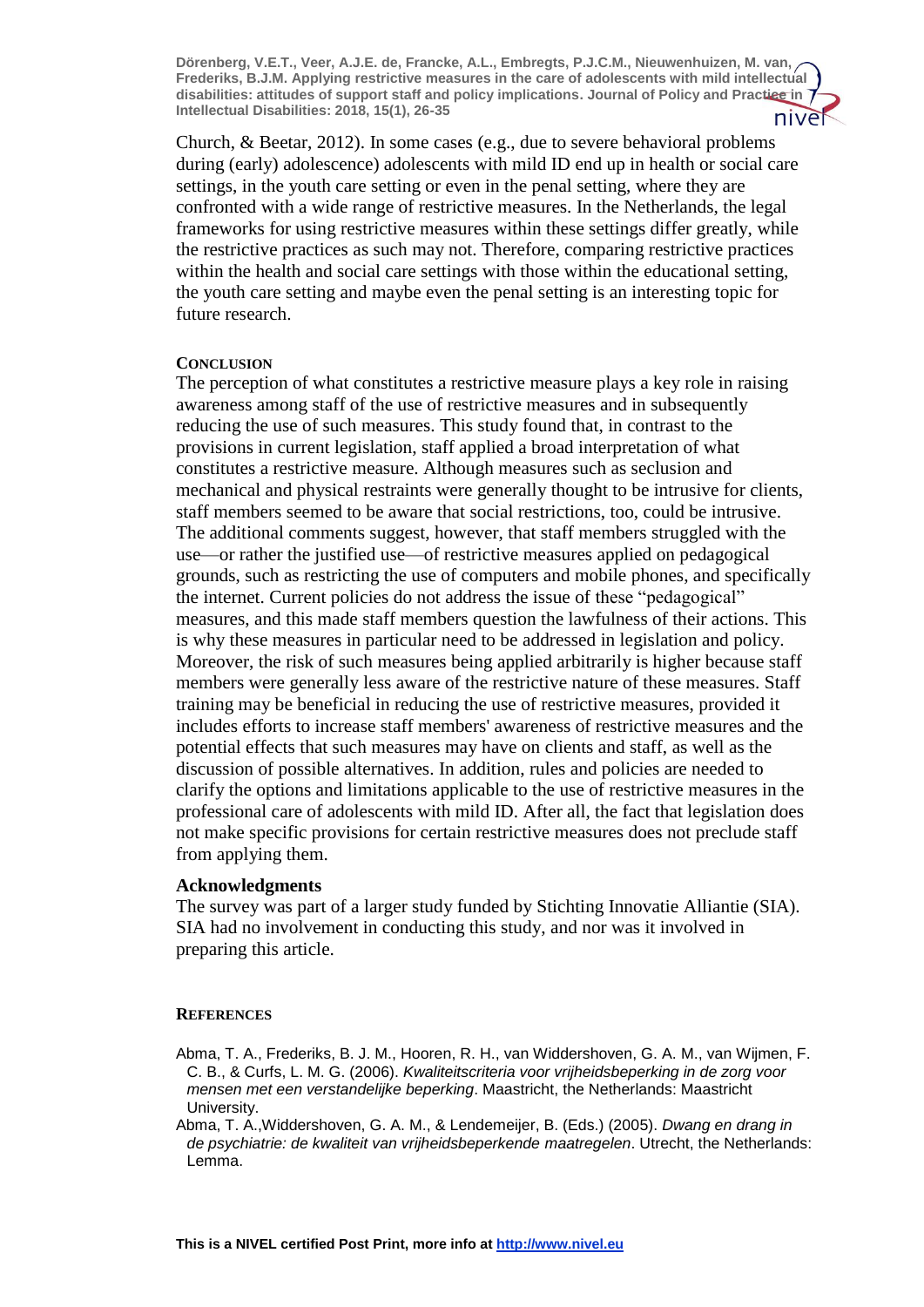- Allen, D., Lowe, K., Brophy, S., & Moore, K. (2009). Predictors of restrictive reactive strategy use in people with challenging behaviour. *Journal of Applied Research in Intellectual Disabilities*, *22*, 159–168.
- Allen, D., & Tynan, H. (2000). Responding to aggressive behaviour: Impact of training on staff members' knowledge and confidence. *Mental Retardation*, *38*, 97–104.
- Berghmans, R., Elfahmi, D., Goldsteen, M., & Widdershoven, G. (2001). *Kwaliteit van dwang en drang in de psychiatrie: eindrapport*. Utrecht, the Netherlands: GGZ Nederland (Dutch Association of Mental Health and Addiction Care).
- Bromley, J., & Emerson, E. (1995). Beliefs and emotional reactions of care staff working with people with challenging behaviour. *Journal of Intellectual Disability Research*, *39*, 341–352.
- Cunningham, J., McDonnell, A., Easton, S., & Sturmey, P. (2003). Social validation data on three methods of physical restraint: Views of consumers, staff and students. *Research on Developmental Disabilities*, *24*, 307–316.
- Dekker, M. C., Koot, H. M., van der Ende, J., & Verhulst, F. C. (2002). Prevalence of psychopathology in children and adolescents with and without intellectual disability. *Journal of Child Psychology and Psychiatry and Allied Disciplines*, *43*, 1087–1098.
- Dörenberg, V. E. T., Embregts, P. J. C. M., van Nieuwenhuijzen, M., & Frederiks, B. J. M. (2013a). *Oog voor vrijheid: kwaliteitscriteria voor vrijheidsbeperking in de zorg voor jongeren en jongvolwassenen met een lichte verstandelijke beperking*. Leiden, the Netherlands: University of Applied Sciences Leiden.
- Dörenberg, V. E. T., Embregts, P. J. C. M., van Nieuwenhuijzen, M., & Frederiks, B. J. M. (2013b). *Web van regels: een juridische analyse van vrijheidsbeperking in de zorg voor jongeren en jongvolwassenen met een lichte verstandelijke beperking. Achtergrondstudie bij het rapport 'oog voor Vrijheid'*. Leiden, the Netherlands: University of Applied Sciences Leiden.
- Dörenberg, V. E. T., & Frederiks, B. J. M. (2012). The legal position of vulnerable people in the future: Improving or going backwards? *European Journal of Health Law*, *19*, 485–502.
- Douma, J. C. H., Dekker, M. C., Ruiter, K. P., de, Tick, N. T., & Koot, H. M. (2007). Antisocial and delinquent behaviors in youth with mild to borderline disabilities. *American Journal on Mental Retardation*, *112*, 207–220.
- Embregts, P. J. C. M., Didden, R., Huitink, C., & Schreuder, N. (2009). Contextual variables affecting aggressive behavior in individuals with mild to borderline intellectual disabilities who live in a residential facility. *Journal of Intellectual Disability Research*, *53*, 255–264.
- Fish, R., & Culshaw, E. (2005). The last resort? Staff and client perspectives on physical intervention. *Journal of Intellectual Disabilities*, *9*, 93–107.
- Frederiks, B. (2011). Brandon is meer dan een gevaar: Juridische houdbaarheid van vrijheidsbeperking rammelt. *Medisch Contact*, *66*, 548–550.
- Gaskin, C. J., McVilly, K. R., & McGillivray, J. A. (2013). Initiatives to reduce the use of seclusion and restraints on people with developmental disabilities: A systematic review and quantitative synthesis. *Research in Developmental Disabilities*, *34*, 3946–3961.
- Gore, N. J., McGill, P., Toogood, S., Allen, D., Hughes, J. C., Baker, P., . . . Denne, L. D. (2013). Definition and scope for positive behavioural support. *International Journal of Positive Behavioural Support*, *3*, 14–23.
- Hastings, R. P. (1995). Understanding factors that influence staff responses to challenging behaviours: An exploratory interview study. *Mental Handicap Research*, *8*, 296–320.
- Hastings, R. P. (1997). Staff beliefs about the challenging behaviours of children and adults with mental retardation. *Clinical Psychology Review*, *17*, 775–790.
- Hastings, R. P., & Remington, B. (1994). Rules of engagement: Toward an analysis of staff responses to challenging behavior. *Research in Developmental Disabilities*, *15*, 279–298.
- Hatton, C., Brown, R., Caine, A., & Emerson, E. (1995). Stressors, coping strategies and stress related outcomes among direct care staff in staffed houses for people with learning disabilities. *Mental Handicap Research*, *8*, 252–271.
- Hawkins, S., Allen, D., & Jenkins, R. (2005). The use of physical interventions with people with intellectual disabilities and challenging behaviour: The experiences of service users and staff members. *Journal of Applied Research in Intellectual Disabilities*, *18*, 19–34. Inspectie voor de Gezondheidszorg (Dutch Health Care Inspectorate). (2007).
- *Toetsingskader onderzoek 'Zorg voor Vrijheid' in de Verstandelijk Gehandicaptenzorg en Verpleeghuis- en Verzorgingshuiszorg: Terugdringen van vrijheidsbeperkende*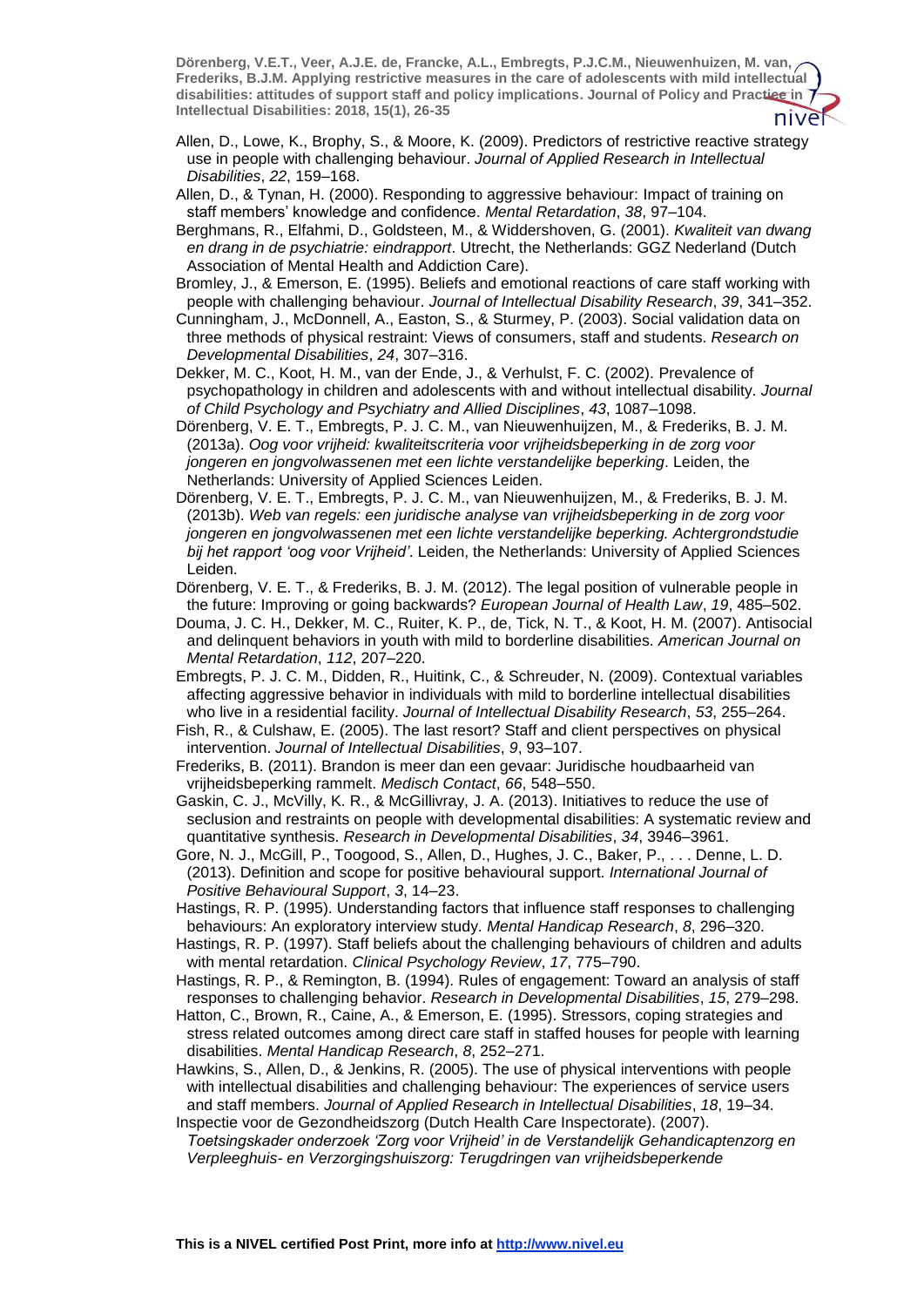*maatregelen en bevorderen van good practices*. Utrecht, the Netherlands: Inspectie voor de Gezondheidszorg.

- Inspectie voor de Gezondheidszorg (Dutch Health Care Inspectorate). (2008). *Zorg voor vrijheid: terugdringen van vrijheidsbeperkende maatregelen k*á*n en moet*. Den Haag, the Netherlands: Inspectie voor de Gezondheidszorg.
- Inspectie voor de Gezondheidszorg. (2012). *Extra inspanning noodzakelijk voor terugdringen vrijheidsbeperking in langdurige zorg: Meer inzet externe deskundigen en betere focus op afbouw*. Utrecht, theNetherlands: Inspectie voor de Gezondheidszorg.
- Luiselli, J. K. (2009). Physical restraint of people with intellectual disabilities: A review of implementation reduction and elimination procedures. *Journal of Applied Research in Intellectual Disabilities*, *22*, 126–134.
- Matson, J. L., & Boisjoli, A. B. (2009). Restraint procedures and challenging behaviours in intellectual disability: An analysis of causative factors. *Journal of Applied Research in Intellectual Disabilities*, *22*, 111–117.
- McGill, P., Murphy, G., & Kelly-Pike, A. (2009). Frequency of use and characteristics of people with intellectual disabilities subject to physical interventions. *Journal of Applied Research in Intellectual Disabilities*, *22*, 152–158.
- Menon, K., Baburaj, R., & Bernard, S. (2012). Use of restraint for the management of challenging behaviour in children with intellectual disabilities. *Advances in Mental Health and Intellectual Disabilities*, *6*, 62–75.
- Mérineau-Côté, J., & Morin, D. (2013). Restraint and seclusion: The perspective of service users and staff members. *Journal of Applied Research in Intellectual Disabilities*, *26*, 1–11.
- Positive Behavioural Support (PBS) Coalition UK. (2015). Positive Behavioural Support: A Competence Framework. Available on http://pbscoalition.blogspot.co.uk/
- Pilling, N., McGill, P., & Cooper, V. (2007). Characteristics and experiences of children and young people with severe intellectual disabilities and challenging behaviour attending 52 week residential special schools. *Journal of Intellectual Disability Research*, *51*, 184–196.
- Rickard, E. D., Chan, J., & Merriman, B. (2013). Issues emanating from the implementation of policies on restraint use with people with intellectual disabilities. *Journal of Policy and Practice in Intellectual Disabilities*, *10*, 252–259.
- Romijn, A., & Frederiks, B. J. M. (2012). Restriction on restraints in the care for people with intellectual disabilities in the Netherlands: Lessons learned from Australia, UK and the United States. *Journal of Policy and Practice in Intellectual Disabilities*, *9*, 127–133.
- Schalock, R. L., Borthwick-Duffy, S. A., Bradley, V. J., Buntinx, W. H. E., Coulter, D. L., Craig, E. M., & Yeager, M. H. (2010). *Intellectual disability: Definition, classification and systems of supports* (11th ed.). Washington, DC: American Association on Intellectual and Developmental Disabilities.
- Sperling, J., & Wijnands, F. (2015). Zachte heelmeesters. . .: De toelaatbaarheid van fysiek handelen tegen leerlingen door onderwijspersoneel. *School en Wet*, 5–10.
- de Veer, A. J. E., Francke, A. L., Buijse, R., & Friele, R. D. (2009). The use of physical restraints in home care in the Netherlands. *Journal of the American Geriatrics Society*, *57*, 1881–1886.
- Villani, V. S., Parsons, A. E., Church, R. P., & Beetar, J. T. (2012). A descriptive study of the use of restraint and seclusion in a special education school. *Child and Youth Care Forum*, *41*, 295–309.
- Williams, D. E. (2010). Reducing and eliminating restraint of people with developmental disabilities and severe behavior disorders: An overview of recent research. *Research in Developmental Disabilities*, *31*, 1142–1148.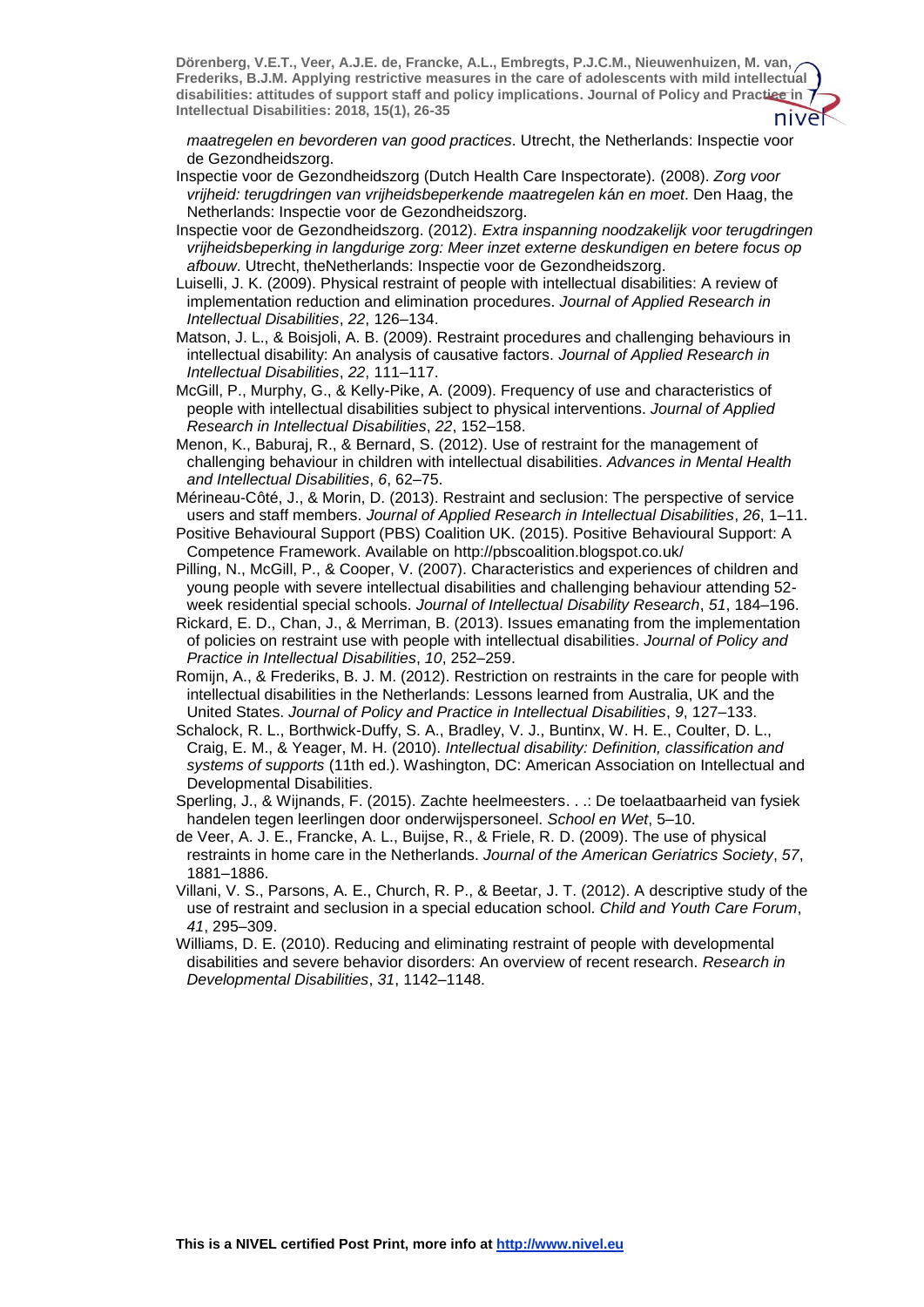# **TABLES**

Table 1. Measures applied by staff members working with adolescents with mild ID (percentages) and percentage of support staff members who perceive a measure as restricting freedom

|                                                                                                | <b>Staff working with</b><br>adolescents with mild<br>ID<br>$N = 63$ | <b>Total group of staff</b><br>$N = 193$                 |
|------------------------------------------------------------------------------------------------|----------------------------------------------------------------------|----------------------------------------------------------|
| <b>Measure</b>                                                                                 | % who apply each<br>measure                                          | % who perceive each<br>measure as restricting<br>freedom |
| <b>General behavior rules and activities</b>                                                   |                                                                      |                                                          |
| House and group rules                                                                          | $90.5^{\text{a}}$                                                    | $24.4^{b}$                                               |
| Compulsory times for meals/showers/bed                                                         | 30.2                                                                 | 53.9                                                     |
| Mandatory times for clients to be in their rooms<br>during daytime                             | 22.2                                                                 | 67.9                                                     |
| Measures regarding the freedom of movement                                                     |                                                                      |                                                          |
| Putting clients in their rooms without locking the<br>door                                     | 42.9                                                                 | 30.6                                                     |
| Forbidding clients from going somewhere<br>(village/town, school, family/friends, etc.) alone  | 42.9                                                                 | 66.8                                                     |
| Holding clients by the arm and accompanying<br>them somewhere                                  | 36.5                                                                 | 32.6                                                     |
| Locking the front door of a group residence at<br>night without giving clients the key         | 33.3                                                                 | 63.2                                                     |
| Keeping the front door of a group residence<br>locked during daytime                           | 33.3                                                                 | 66.8                                                     |
| Applying physical control techniques to clients<br>such as an armlock (hyperextending the arm) | 20.6                                                                 | 69.4                                                     |
| Surveillance measures                                                                          |                                                                      |                                                          |
| Presence of staff in the residence                                                             | 61.9                                                                 | 14.5                                                     |
| Centralized monitoring                                                                         | 41.3                                                                 | 54.9                                                     |
| Doorbell control in client's room                                                              | 30.2                                                                 | 60.1                                                     |
| Door alarm                                                                                     | 25.4                                                                 | 61.7                                                     |
| Measures regarding social contacts and use of<br>media ("social restrictions")                 |                                                                      |                                                          |
| Limits on use of computer, mobile or other<br>telephone, television, etc.                      | 38.1                                                                 | 53.4                                                     |
| Reading a client's post                                                                        | 33.3                                                                 | 73.6                                                     |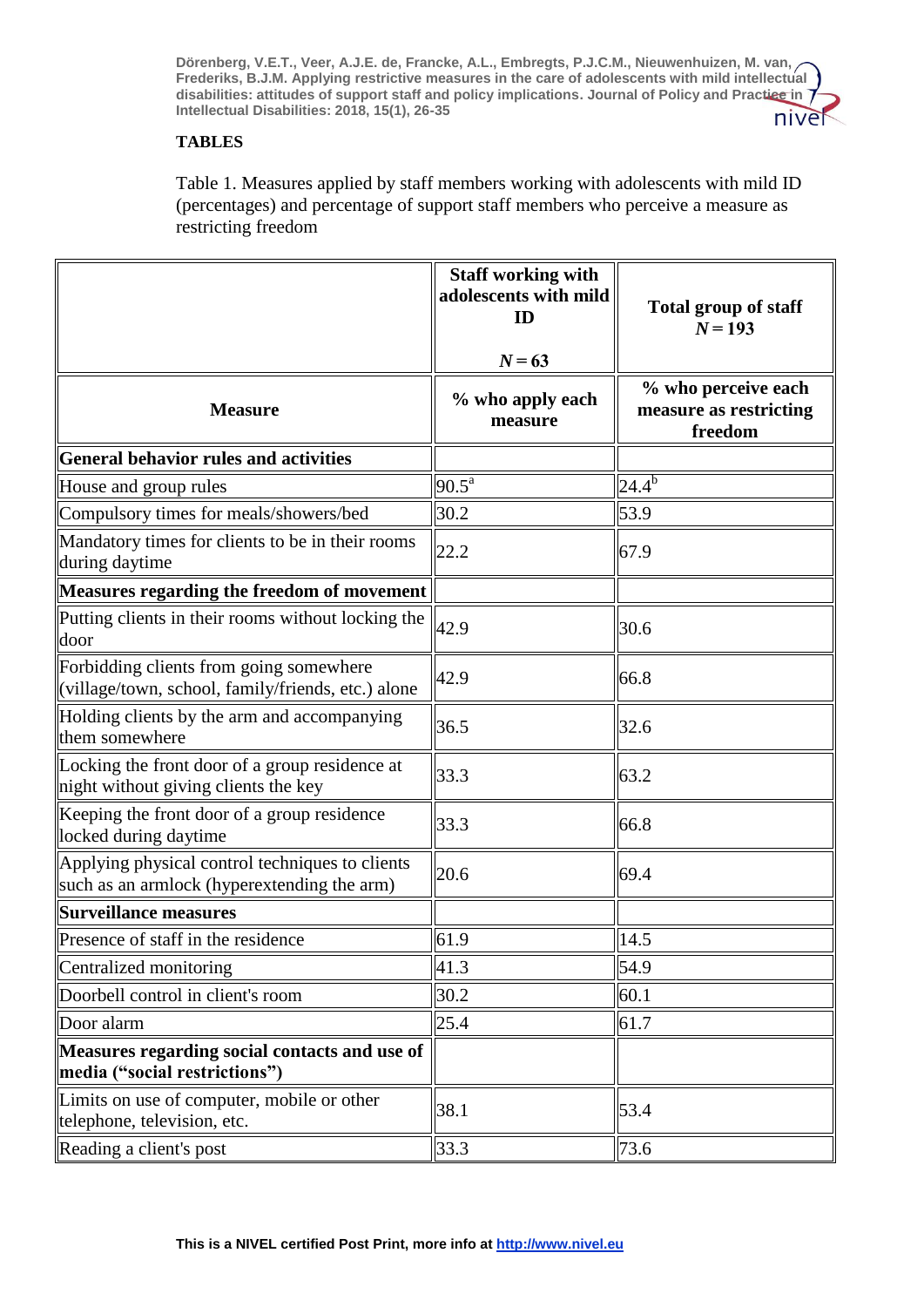|                                                                                                                                         | <b>Staff working with</b><br>adolescents with mild<br>ID<br>$N = 63$ | <b>Total group of staff</b><br>$N = 193$                 |
|-----------------------------------------------------------------------------------------------------------------------------------------|----------------------------------------------------------------------|----------------------------------------------------------|
| <b>Measure</b>                                                                                                                          | % who apply each<br>measure                                          | % who perceive each<br>measure as restricting<br>freedom |
| Monitoring use of computer, mobile or other<br>telephone, television, etc.                                                              | 31.8                                                                 | 50.8                                                     |
| Prohibiting contact with specific people                                                                                                | 23.8                                                                 | 72.0                                                     |
| Visiting rules                                                                                                                          | 22.2                                                                 | 42.5                                                     |
| Monitoring use of the internet and social media                                                                                         | 30.2                                                                 | 50.3                                                     |
| Measures regarding the use of alcohol and<br>drugs                                                                                      |                                                                      |                                                          |
| Prohibiting recreational use of soft drugs in or<br>around the residence                                                                | 46.0                                                                 | 43.5                                                     |
| Prohibiting alcohol on school/working days                                                                                              | 30.2                                                                 | 35.2                                                     |
| Prohibiting alcohol for clients under 18                                                                                                | 27.0                                                                 | 26.4                                                     |
| Specifying the maximum number of cigarettes<br>allowed to be smoked per day/week                                                        | 22.2                                                                 | 61.7                                                     |
| <b>Other measures</b>                                                                                                                   |                                                                      |                                                          |
| Reward system                                                                                                                           | 38.1                                                                 | 15.5                                                     |
| Restricting a client financially (e.g., not allowing<br>cash machine use or use of cash machine without $\parallel$ 36.5<br>permission) |                                                                      | 50.3                                                     |
| Giving a "hormonal shot" (contraception)                                                                                                | 22.2                                                                 | 28.5                                                     |

<sup>a</sup>That is, 90.5% of the staff members working with adolescents with mild ID apply house and group rules.

 $^{\rm b}$ That is, 24.4% of all the respondents see the use of house and group rules as restricting freedom.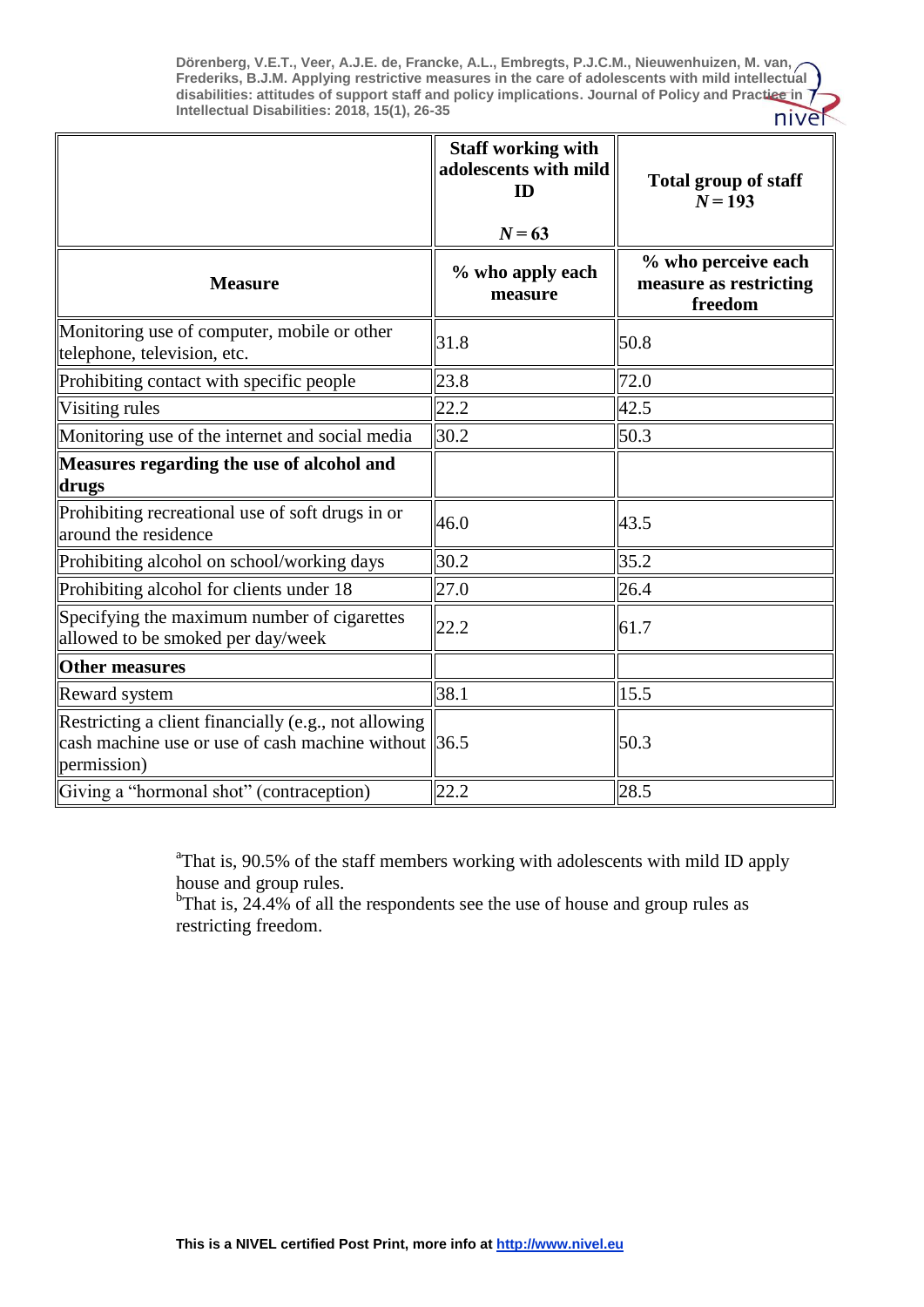# Table 2. Situations in which a restrictive measure is considered

|                                                                                                  | $N = 189$     |  |
|--------------------------------------------------------------------------------------------------|---------------|--|
| <b>Situation</b>                                                                                 | $\frac{0}{0}$ |  |
| 96.8<br>Other clients' safety is threatened                                                      |               |  |
| The client's own safety is at risk                                                               | 96.3          |  |
| The client is physically aggressive to another person                                            | 95.2          |  |
| A staff member's safety is at risk                                                               | 92.1          |  |
| The client displays deviant or problematic sexual behavior                                       | 87.8          |  |
| Excessive use of substances (alcohol, drugs)                                                     | 70.9          |  |
| The client uses physical aggression on inanimate objects                                         | 64.6          |  |
| The client requests application of a measure                                                     | 61.9          |  |
| The client is verbally aggressive to other clients                                               | 57.7          |  |
| Disruption to the order in the group                                                             | 57.7          |  |
| The client is verbally aggressive to a staff member                                              | 43.4          |  |
| A request for a measure by the legal representative (e.g., parents/guardian or<br>'mentor'')     | 34.9          |  |
| The client's personal development is at risk                                                     | 33.3          |  |
| The client is unable to deal with a situation effectively on his/her own                         | 28.6          |  |
| The client fails to comply with personal agreements or personal rules<br>applicable only to them |               |  |
| The client fails to comply with house or group rules                                             | 24.3          |  |
| The client is agitated                                                                           | 23.8          |  |
| Experimental use of substances (alcohol, drugs)                                                  | 23.3          |  |
| Sexual contact between clients                                                                   | 22.8          |  |
| If the family guardian or supervisor asks for a measure to be applied                            | 22.8          |  |
| If the client sets a bad example to other clients                                                | 15.3          |  |
| If too few staff are present to supervise                                                        | 4.8           |  |
| If there is too little time for supervision                                                      |               |  |
| If the client starts arguing                                                                     | 0.5           |  |